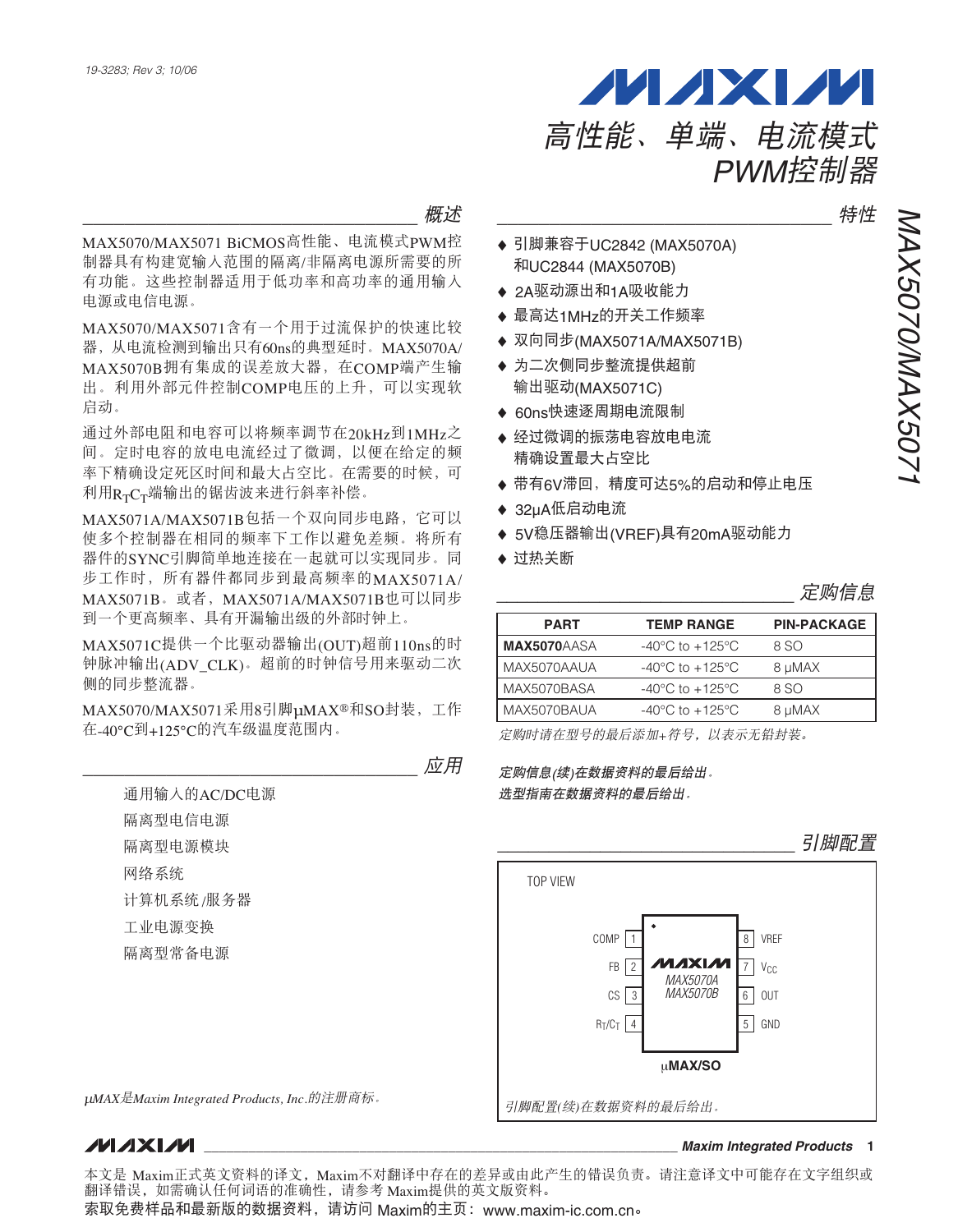高性能、单端、电流模式 PWM控制器

### **ABSOLUTE MAXIMUM RATINGS**

| FB. SYNC, COMP. CS. $R_{\text{T}}/C_{\text{T}}$ . VREF to GND -0.3V to +6V |  |
|----------------------------------------------------------------------------|--|
|                                                                            |  |

Continuous Power Dissipation  $(T_A = +70^{\circ}C)$ 8-Pin µMAX (derate 4.5mW/°C above +70°C) .............362mW 8-Pin SO (derate 5.9mW/°C above +70°C)..............470.6mW Operating Temperature Range (Automotive) ....-40°C to +125°C Lead Temperature (soldering, 10s)..................................+300°C

Stresses beyond those listed under "Absolute Maximum Ratings" may cause permanent damage to the device. These are stress ratings only, and functional operation of the device at these or any other conditions beyond those indicated in the operational sections of the specifications is not implied. Exposure to absolute maximum rating conditions for extended periods may affect device reliability.

### **ELECTRICAL CHARACTERISTICS**

 $(V_{CC} = +15V, R_T = 10k\Omega, C_T = 3.3nF, V_{VREF} = OPEN, C_{VREF} = 0.1\mu F, COMP = OPEN, V_{FB} = 2V, CS = GND, T_A = -40^{\circ}C to +85^{\circ}C,$ unless otherwise noted.) (Note 1)

| <b>PARAMETER</b>                    | <b>SYMBOL</b>         | <b>CONDITIONS</b>                                         | <b>MIN</b>     | <b>TYP</b>   | <b>MAX</b> | <b>UNITS</b> |
|-------------------------------------|-----------------------|-----------------------------------------------------------|----------------|--------------|------------|--------------|
| <b>REFERENCE</b>                    |                       |                                                           |                |              |            |              |
| Output Voltage                      | <b>V</b> VREF         | $T_A = +25^{\circ}C$ , $I_{VREF} = 1mA$                   | 4.950          | 5.000        | 5.050      | $\vee$       |
| Line Regulation                     | <b>AVLINE</b>         | $12V < V_{CC} < 25V$ , $I_{VREF} = 1mA$                   |                | 0.4          | 4          | mV           |
| Load Regulation                     | $\Delta V$ LOAD       | $1mA < I_{VREF} < 20mA$                                   |                | 6            | 25         | mV           |
| <b>Total Output Variation</b>       | <b>VREFT</b>          | $1mA < I_{VREF} < 20mA$ , $12V < V_{CC} < 25V$            | 4.9            |              | 5.1        | $\vee$       |
| Reference Output-Noise Voltage      | <b>VNOISE</b>         | 10Hz < $f$ < 10kHz, $T_A$ = +25°C                         |                | 50           |            | μV           |
| Reference Output Short Circuit      | $Is_{SC}$             | $V_{VREF} = 0V$                                           | $-30$          | $-100$       | $-180$     | mA           |
| <b>OSCILLATOR</b>                   |                       |                                                           |                |              |            |              |
| Initial Accuracy                    |                       | $T_A = +25$ °C                                            | 51             | 54           | 57         | kHz          |
| <b>Voltage Stability</b>            |                       | $12V < V_{CC} < 25V$                                      |                | 0.2          | 0.5        | $\%$         |
| <b>Temp Stability</b>               |                       | $-40^{\circ}$ C < TA < $+85^{\circ}$ C                    |                | 0.5          |            | $\%$         |
| RT/CT Voltage Ramp (P-P)            | <b>VRAMP</b>          |                                                           |                | 1.7          |            | $\vee$       |
| RT/CT Voltage Ramp Valley           | VRAMP VALLEY          |                                                           |                | 1.1          |            | V            |
| Discharge Current                   | <b>I</b> DIS          | $V_{\text{RT/CT}} = 2V$ , $T_A = +25^{\circ}C$            | 7.9            | 8.3          | 8.7        | mA           |
| Frequency Range                     | fosc                  |                                                           | 20             |              | 1000       | kHz          |
| ERROR AMPLIFIER (MAX5070A/MAX5070B) |                       |                                                           |                |              |            |              |
| FB Input Voltage                    | <b>V<sub>FB</sub></b> | FB shorted to COMP                                        | 2.465          | 2.5          | 2.535      | $\vee$       |
| FB Input Bias Current               | B(FB)                 |                                                           |                | $-0.01$      | $-0.1$     | μA           |
| Open-Loop Voltage Gain              | Avol                  | $2V \leq V$ COMP $\leq 4V$                                |                | 100          |            | dB           |
| Unity-Gain Bandwidth                | fGBW                  |                                                           |                | $\mathbf{1}$ |            | MHz          |
| Power-Supply Rejection Ratio        | <b>PSRR</b>           | $12V \le V_{CC} \le 25V$ (Note 2)                         | 60             | 80           |            | dB           |
| <b>COMP Sink Current</b>            | <b>ISINK</b>          | $VFB = 2.7V$ , $VCOMP = 1.1V$                             | $\overline{c}$ | 6            |            | mA           |
| <b>COMP Source Current</b>          | <b>ISOURCE</b>        | $VFB = 2.3V$ , $VCOMP = 5V$                               | $-0.5$         | $-1.2$       | $-1.8$     | mA           |
| COMP Output High Voltage            | <b>VCOMPH</b>         | $V_{FB} = 2.3V$ , R <sub>COMP</sub> = 15k $\Omega$ to GND | 5              | 5.8          |            | V            |
| <b>COMP Output Low Voltage</b>      | <b>VCOMPL</b>         | $VFB = 2.7V$ , RCOMP = 15k $\Omega$ to VREF               |                | 0.1          | 0.5        | V            |
| <b>CURRENT-SENSE AMPLIFIER</b>      |                       |                                                           |                |              |            |              |
| Gain                                | Acs                   | (Notes 3, 4)                                              | 2.85           | 3            | 3.26       | V/V          |
|                                     |                       | MAX5070A/B (Note 3)                                       | 0.95           | 1            | 1.05       | $\vee$       |
| Maximum Current-Sense Signal        | V <sub>CS_MAX</sub>   | $V_{COMP} = 5V$ , MAX5071                                 | 0.95           | 1            | 1.05       |              |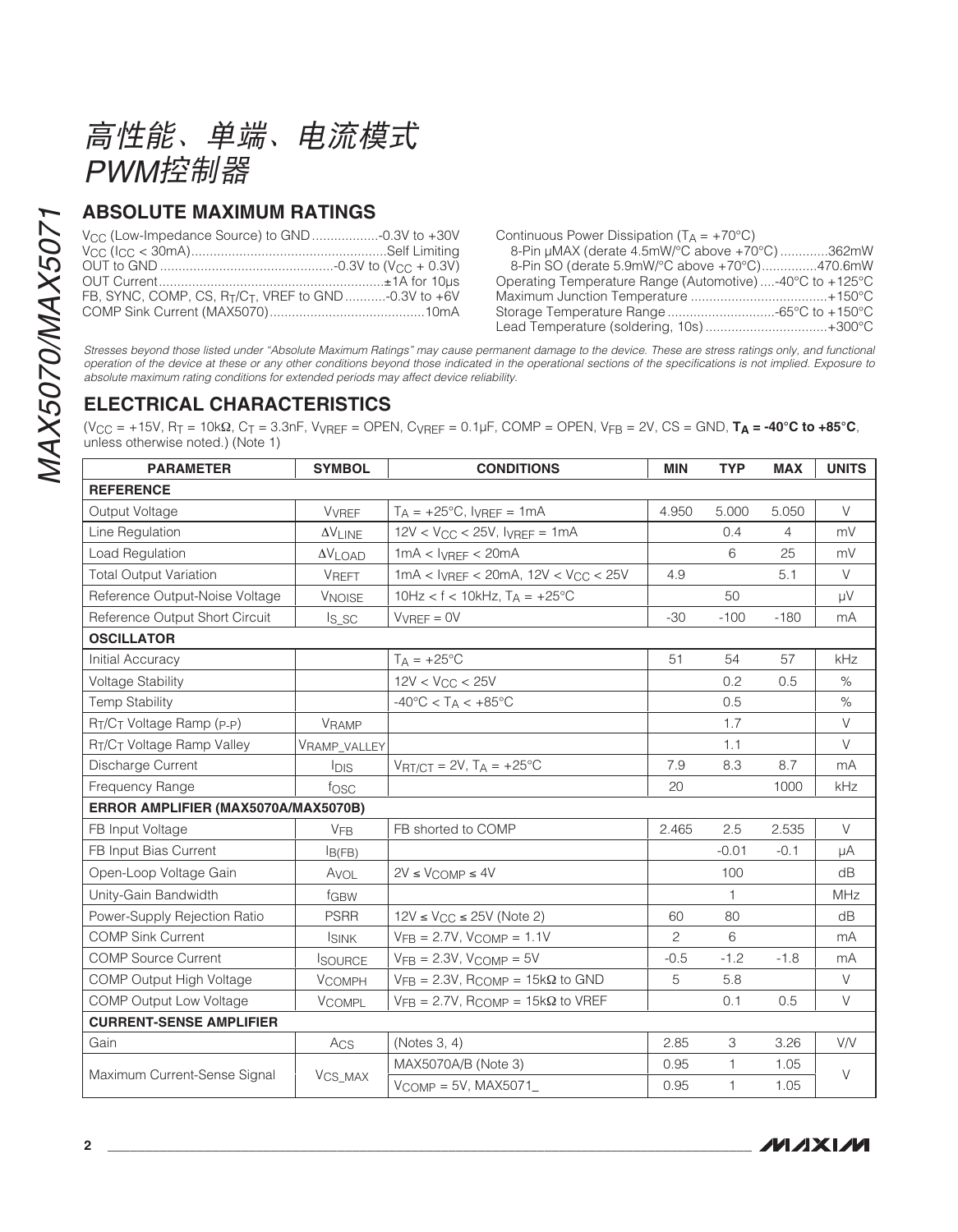## **ELECTRICAL CHARACTERISTICS (continued)**

 $(\text{V_{CC}} = +15\text{V}, \text{R}_{\text{T}} = 10\text{k}\Omega, \text{C}_{\text{T}} = 3.3\text{nF}, \text{V_{VREF}} = \text{OPEN}, \text{C}_{\text{VREF}} = 0.1\mu\text{F}, \text{COMP} = \text{OPEN}, \text{V}_{\text{FB}} = 2\text{V}, \text{CS} = \text{GND}, \text{TA} = -40^{\circ}\text{C} \text{ to } +85^{\circ}\text{C}, \text{unless otherwise noted.)}$ 

| <b>PARAMETER</b>                                  | <b>SYMBOL</b>          | <b>CONDITIONS</b>           | <b>MIN</b> | <b>TYP</b>     | <b>MAX</b>     | <b>UNITS</b> |
|---------------------------------------------------|------------------------|-----------------------------|------------|----------------|----------------|--------------|
| Power-Supply Rejection Ratio                      | <b>PSRR</b>            | $12V \leq V_{CC} \leq 25V$  |            | 70             |                | dB           |
| Input Bias Current                                | <b>I</b> CS            | $V_{COMP} = 0V$             |            | $-1$           | $-2.5$         | μA           |
| Delay From CS to OUT                              | tcs_DELAY              | 50mV overdrive              |            | 60             |                | ns           |
| <b>MOSFET DRIVER</b>                              |                        |                             |            |                |                |              |
| <b>OUT Low-Side On-Resistance</b>                 | VRDS_ONL               | $I_{SINK} = 200mA$          |            | 4.5            | 10             | Ω            |
| OUT High-Side On-Resistance                       | VRDS ONH               | <b>ISOURCE = 100mA</b>      |            | 3.5            | $\overline{7}$ | Ω            |
| <b>ISOURCE (Peak)</b>                             | <b>ISOURCE</b>         | $C_{OUT} = 10nF$            |            | $\mathbf{2}$   |                | A            |
| ISINK (Peak)                                      | <b>ISINK</b>           | $C_{OUT} = 10nF$            |            | $\mathbf{1}$   |                | Α            |
| <b>Rise Time</b>                                  | tr                     | $COUT = 1nF$                |            | 15             |                | ns           |
| Fall Time                                         | tf                     | $COUT = 1nF$                |            | 22             |                | ns           |
| UNDERVOLTAGE LOCKOUT/STARTUP                      |                        |                             |            |                |                |              |
| Startup Voltage Threshold                         | VCC_START              |                             | 15.2       | 16             | 16.8           | $\vee$       |
| Minimum Operating Voltage After<br>Turn-On        | V <sub>CC_MIN</sub>    |                             | 9.2        | 10             | 10.8           | V            |
| Undervoltage-Lockout Hysteresis                   | <b>UVLOHYST</b>        |                             |            | 6              |                | $\vee$       |
| <b>PWM</b>                                        |                        |                             |            |                |                |              |
| Maximum Duty Cycle                                |                        | MAX5070A/MAX5071A           | 94.5       | 96             | 97.5           |              |
|                                                   | <b>DMAX</b>            | MAX5070B/MAX5071B/MAX5071C  | 48         | 49.8           | 50             | $\%$         |
| Minimum Duty Cycle                                | <b>DMIN</b>            |                             |            |                | $\Omega$       | $\%$         |
| <b>SUPPLY CURRENT</b>                             |                        |                             |            |                |                |              |
| <b>Startup Supply Current</b>                     | <b>ISTART</b>          |                             |            | 32             | 65             | μA           |
| <b>Operating Supply Current</b>                   | Icc                    | $VFB = VCS = OV$            |            | 3              | 5              | mA           |
| Zener Bias Voltage at V <sub>CC</sub>             | Vz                     | $l_{\rm CC} = 25 \text{mA}$ | 24         | 26.5           |                | $\vee$       |
| <b>THERMAL SHUTDOWN</b>                           |                        |                             |            |                |                |              |
| Thermal Shutdown                                  | <b>TSHDN</b>           |                             |            | $+150$         |                | $^{\circ}C$  |
| Thermal-Shutdown Hysteresis                       | <b>THYST</b>           |                             |            | $\overline{4}$ |                | $^{\circ}C$  |
| SYNCHRONIZATION (MAX5071A/MAX5071B only) (Note 5) |                        |                             |            |                |                |              |
| <b>SYNC Frequency Range</b>                       | fsync                  |                             | 20         |                | 1000           | kHz          |
| SYNC Clock Input High<br>Threshold                | <b>VSYNCINH</b>        |                             | 3.5        |                |                | $\vee$       |
| SYNC Clock Input Low Threshold                    | <b>VSYNCINL</b>        |                             |            |                | 0.8            | $\vee$       |
| SYNC Clock Input Minimum<br>Pulse Width           | t <sub>PW_SYNCIN</sub> |                             | 200        |                |                | ns           |
| SYNC Clock Output High Level                      | <b>VSYNCOH</b>         | 1mA external pulldown       | 4.0        | 4.7            |                | $\vee$       |
| SYNC Clock Output Low Level                       | <b>VSYNCOL</b>         | $RSYNC = 5kΩ$               |            | 0              | 0.1            | V            |
| <b>SYNC Leakage Current</b>                       | <b>ISYNC</b>           | $VSYNC = 0V$                |            | 0.01           | 0.1            | μA           |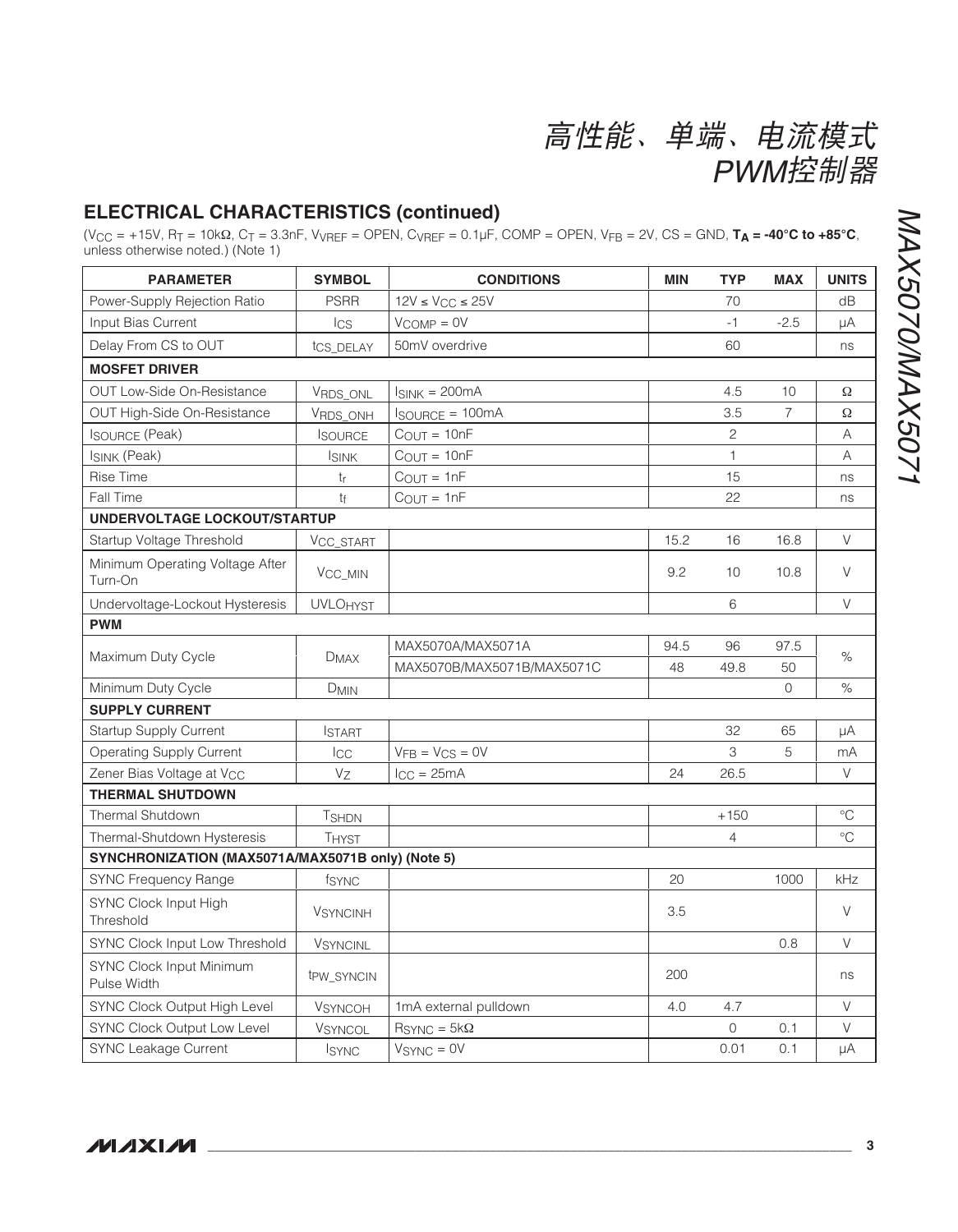高性能、单端、电流模式 PWM控制器

### **ELECTRICAL CHARACTERISTICS (continued)**

 $(V_{CC} = +15V, R_T = 10k\Omega, C_T = 3.3nF, V_{VREF} = OPER, C_{VREF} = 0.1\mu F, COMP = OPER, V_{FB} = 2V, CS = GND, T_A = -40°C to +85°C,$ unless otherwise noted.) (Note 1)

| <b>PARAMETER</b>                          | <b>SYMBOL</b>  | <b>CONDITIONS</b>                           | <b>MIN</b> | <b>TYP</b> | <b>MAX</b> | <b>UNITS</b> |
|-------------------------------------------|----------------|---------------------------------------------|------------|------------|------------|--------------|
| ADV CLK (MAX5071C only)                   |                |                                             |            |            |            |              |
| ADV_CLK High Voltage                      | Vadv clkh      | IADV_CLK = 10mA source                      | 2.4        | 3          |            |              |
| ADV CLK Low Voltage                       | VADV CLKL      | $I_{\text{ADV\_CLK}} = 10 \text{mA} \sin k$ |            |            | 0.4        |              |
| ADV_CLK Output Pulse Width                | <b>t</b> PULSE |                                             |            | 85         |            | ns           |
| ADV_CLK Rising Edge to OUT<br>Rising Edge | tady CLK       |                                             |            | 110        |            | ns           |
| ADV CLK Source and Sink<br>Current        | <b>ADV CLK</b> |                                             | 10         |            |            | mA           |

### **ELECTRICAL CHARACTERISTICS**

 $(V_{CC} = +15V, R_T = 10k\Omega, C_T = 3.3nF, V_{VREF} = OPER, CV_{REF} = 0.1\mu F, COMP = OPER, V_{FB} = 2V, CS = GND, T_A = -40^{\circ}C to +125^{\circ}C,$ unless otherwise noted.) (Note 1)

| <b>PARAMETER</b>                    | <b>SYMBOL</b>        | <b>CONDITIONS</b>                                          |                | <b>TYP</b>   | <b>MAX</b> | <b>UNITS</b> |
|-------------------------------------|----------------------|------------------------------------------------------------|----------------|--------------|------------|--------------|
| <b>REFERENCE</b>                    |                      |                                                            |                |              |            |              |
| Output Voltage                      | VVREF                | $T_A = +25$ °C, $I_{VREF} = 1mA$                           | 4.950          | 5.000        | 5.050      | V            |
| Line Regulation                     | $\Delta \rm{V}$ LINE | $12V < V_{CC} < 25V$ , IVRFF = 1mA                         |                | 0.4          | 4          | mV           |
| Load Regulation                     | $\Delta V$ LOAD      | $1mA < I_{VREF} < 20mA$                                    |                | 6            | 25         | mV           |
| <b>Total Output Variation</b>       | <b>VREFT</b>         | $1mA < I_{VREF} < 20mA$ , $12V < V_{CC} < 25V$             | 4.9            |              | 5.1        | V            |
| Reference Output Noise Voltage      | <b>VNOISE</b>        | 10Hz < $f$ < 10kHz, $T_A$ = +25°C                          |                | 50           |            | μV           |
| Reference Output Short Circuit      | $Is_SC$              | $VVREF = OV$                                               | $-30$          | $-100$       | $-180$     | mA           |
| <b>OSCILLATOR</b>                   |                      |                                                            |                |              |            |              |
| Initial Accuracy                    |                      | $TA = +25^{\circ}C$                                        | 51             | 54           | 57         | kHz          |
| <b>Voltage Stability</b>            |                      | $12V < V_{CC} < 25V$                                       |                | 0.2          | 0.5        | $\%$         |
| <b>Temp Stability</b>               |                      | $-40^{\circ}$ C < T <sub>A</sub> < $+125^{\circ}$ C        |                | 1            |            | $\%$         |
| RT/CT Voltage Ramp (P-P)            | VRAMP                |                                                            |                | 1.7          |            | V            |
| RT/CT Voltage Ramp Valley           | VRAMP_VALLEY         |                                                            |                | 1.1          |            | $\vee$       |
| Discharge Current                   | <b>IDIS</b>          | $V_{\text{RT/CT}} = 2V$ , $T_A = +25^{\circ}C$             | 7.9            | 8.3          | 8.7        | mA           |
| Frequency Range                     | fosc                 |                                                            | 20             |              | 1000       | kHz          |
| ERROR AMPLIFIER (MAX5070A/MAX5070B) |                      |                                                            |                |              |            |              |
| FB Input Voltage                    | <b>VFB</b>           | FB shorted to COMP                                         | 2.465          | 2.5          | 2.535      | V            |
| FB Input Bias Current               | I <sub>B(FB)</sub>   |                                                            |                | $-0.01$      | $-0.1$     | μA           |
| Open-Loop Voltage Gain              | AVOL                 | $2V \leq V$ COMP $\leq 4V$                                 |                | 100          |            | dB           |
| Unity-Gain Bandwidth                | fGBW                 |                                                            |                | $\mathbf{1}$ |            | <b>MHz</b>   |
| Power-Supply Rejection Ratio        | <b>PSRR</b>          | $12V \leq V_{CC} \leq 25V$ (Note 2)                        | 60             | 80           |            | dB           |
| <b>COMP Sink Current</b>            | <b>ISINK</b>         | $VFB = 2.7V$ , $VCOMP = 1.1V$                              | $\overline{c}$ | 6            |            | mA           |
| <b>COMP Source Current</b>          | <b>SOURCE</b>        | $VFB = 2.3V$ , $VCOMP = 5V$                                | $-0.5$         | $-1.2$       | $-1.8$     | mA           |
| COMP Output High Voltage            | <b>VCOMPH</b>        | $V_{FB} = 2.3V$ , RCOMP = 15k $\Omega$ to GND              | 5              | 5.8          |            | $\vee$       |
| <b>COMP Output Low Voltage</b>      | <b>VCOMPL</b>        | $V_{FB} = 2.7V$ , R <sub>COMP</sub> = 15k $\Omega$ to VREF |                | 0.1          | 0.5        | $\vee$       |

**MAXIM**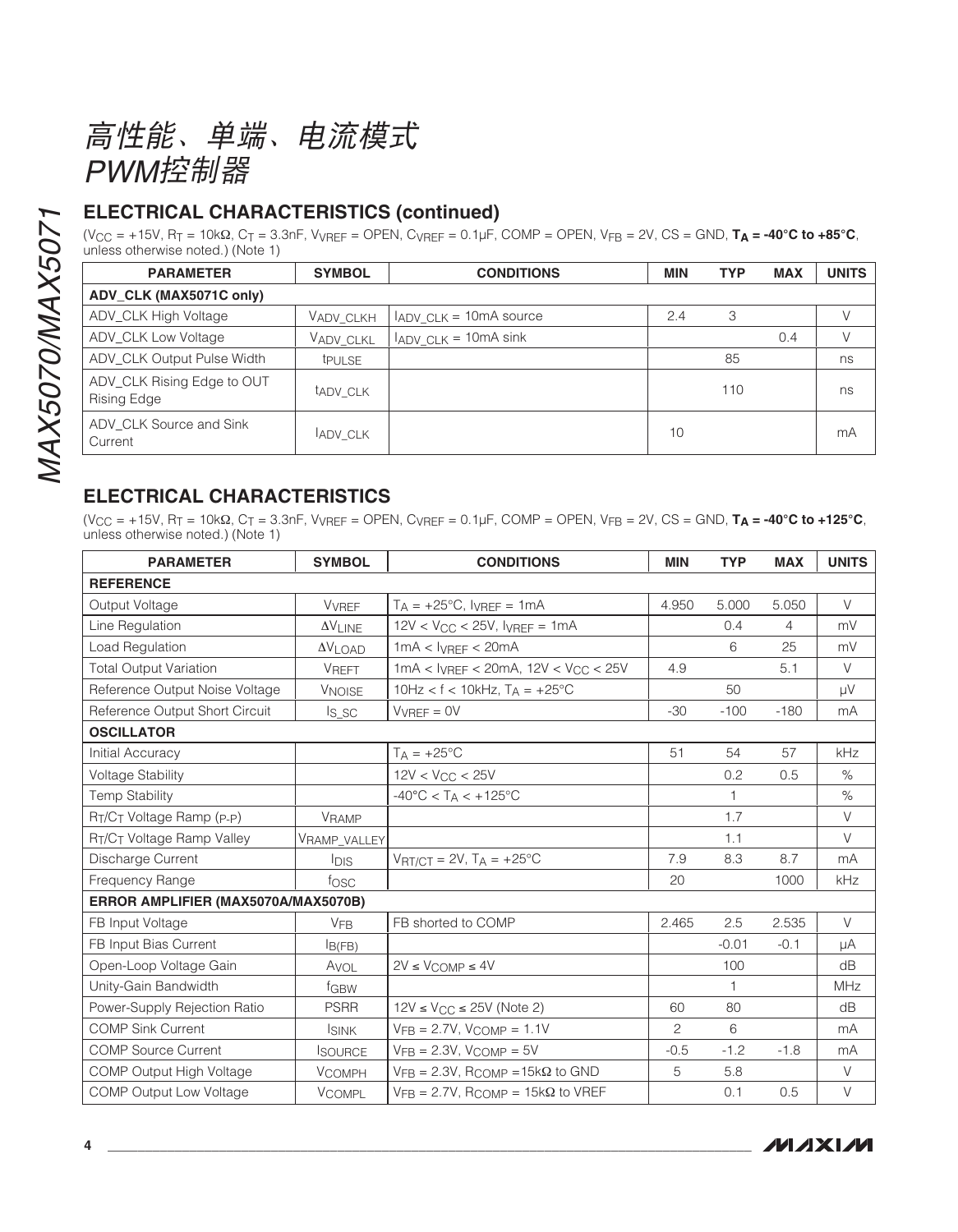## **ELECTRICAL CHARACTERISTICS (continued)**

 $(\text{V_{CC}} = +15\text{V}, \text{R}_\text{T} = 10\text{k}\Omega, \text{C}_\text{T} = 3.3\text{nF}, \text{VVREF} = \text{OPEN}, \text{CVREF} = 0.1\mu\text{F}, \text{COMP} = \text{OPEN}, \text{VFB} = 2\text{V}, \text{CS} = \text{GND}, \text{TA} = -40^\circ\text{C}$  to +125°C, unless otherwise noted.) (Note 1)

| <b>PARAMETER</b>                                 | <b>SYMBOL</b>       | <b>CONDITIONS</b>          | <b>MIN</b> | <b>TYP</b>     | <b>MAX</b> | <b>UNITS</b>    |
|--------------------------------------------------|---------------------|----------------------------|------------|----------------|------------|-----------------|
| <b>CURRENT-SENSE AMPLIFIER</b>                   |                     |                            |            |                |            |                 |
| Gain                                             | Acs                 | (Notes 3, 4)               | 2.85       | 3              | 3.26       | V/V             |
|                                                  |                     | MAX5070A/B (Note 3)        | 0.95       | 1              | 1.05       | V               |
| Maximum Current-Sense Signal                     | V <sub>CS_MAX</sub> | $V_{COMP} = 5V$ , MAX5071_ | 0.95       | $\mathbf{1}$   | 1.05       |                 |
| Power-Supply Rejection Ratio                     | <b>PSRR</b>         | $12V \leq V_{CC} \leq 25V$ |            | 70             |            | dB              |
| Input Bias Current                               | $_{\text{lcs}}$     |                            |            | $-1$           | $-2.5$     | μA              |
| Delay From CS to OUT                             | tcs_DELAY           | 50mV overdrive             |            | 60             |            | ns              |
| <b>MOSFET DRIVER</b>                             |                     |                            |            |                |            |                 |
| OUT Low-Side On-Resistance                       | VRDS_ONL            | $I_{SINK} = 200mA$         |            | 4.5            | 12         | Ω               |
| OUT High-Side On-Resistance                      | VRDS_ONH            | <b>ISOURCE = 100mA</b>     |            | 3.5            | 9          | Ω               |
| <b>ISOURCE (Peak)</b>                            | <b>ISOURCE</b>      | $C_{OUT} = 10nF$           |            | $\mathbf{2}$   |            | Α               |
| <b>ISINK (Peak)</b>                              | <b>ISINK</b>        | $C_{OUT} = 10nF$           |            | 1              |            | Α               |
| <b>Rise Time</b>                                 | tr                  | $C_{OUT} = 1nF$            |            | 15             |            | ns              |
| Fall Time                                        | $t_{f}$             | $C_{OUT} = 1nF$            |            | 22             |            | ns              |
| <b>UNDERVOLTAGE LOCKOUT/STARTUP</b>              |                     |                            |            |                |            |                 |
| Startup Voltage Threshold                        | VCC_START           |                            | 15.2       | 16             | 16.8       | V               |
| Minimum Operating Voltage After<br>Turn-On       | V <sub>CC_MIN</sub> |                            | 9.2        | 10             | 10.8       | V               |
| Undervoltage-Lockout Hysteresis                  | <b>UVLOHYST</b>     |                            |            | 6              |            | $\vee$          |
| <b>PWM</b>                                       |                     |                            |            |                |            |                 |
|                                                  |                     | MAX5070A/MAX5071A          | 94.5       | 96             | 97.5       |                 |
| Maximum Duty Cycle                               | $D_{MAX}$           | MAX5070B/MAX5071B/MAX5071C | 48         | 49.8           | 50         | $\%$            |
| Minimum Duty Cycle                               | <b>DMIN</b>         |                            |            |                | 0          | $\%$            |
| <b>SUPPLY CURRENT</b>                            |                     |                            |            |                |            |                 |
| Startup Supply Current                           | <b>ISTART</b>       |                            |            | 32             | 65         | $\mu A$         |
| <b>Operating Supply Current</b>                  | ICC                 | $VFB = VCS = OV$           |            | 3              | 5          | mA              |
| Zener Bias Voltage at V <sub>CC</sub>            | $V_Z$               | $I_{CC} = 25mA$            | 24         | 26.5           |            | V               |
| <b>THERMAL SHUTDOWN</b>                          |                     |                            |            |                |            |                 |
| <b>Thermal Shutdown</b>                          | <b>TSHDN</b>        |                            |            | $+150$         |            | $\rm ^{\circ}C$ |
| Thermal-Shutdown Hysteresis                      | <b>THYST</b>        |                            |            | $\overline{4}$ |            | $\rm ^{\circ}C$ |
| SYNCHRONIZATION (MAX5071A/MAX5071B only, Note 5) |                     |                            |            |                |            |                 |
| <b>SYNC Frequency Range</b>                      | fsync               |                            | 20         |                | 1000       | kHz             |
| SYNC Clock Input High<br>Threshold               | VSYNCINH            |                            | 3.5        |                |            | $\vee$          |
| SYNC Clock Input Low Threshold                   | VSYNCINL            |                            |            |                | 0.8        | V               |
| SYNC Clock Input Minimum<br>Pulse Width          | tpw SYNCIN          |                            | 200        |                |            | ns              |
| SYNC Clock Output High Level                     | <b>VSYNCOH</b>      | 1mA external pulldown      | 4.0        | 4.7            |            | V               |
| SYNC Clock Output Low Level                      | VSYNCOL             | $RSYNC = 5kΩ$              |            | $\circ$        | 0.1        | V               |

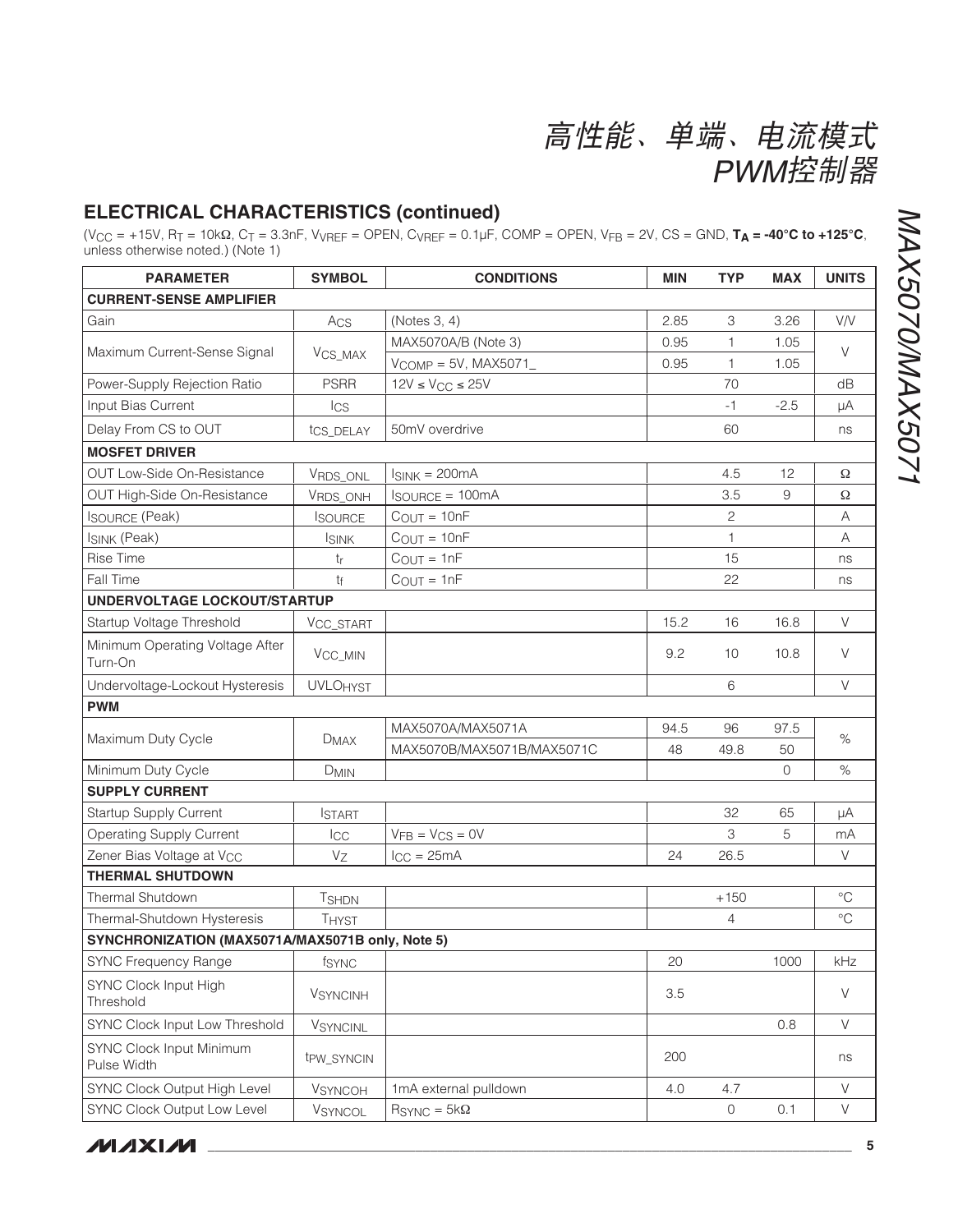高性能、单端、电流模式 PWM控制器

### **ELECTRICAL CHARACTERISTICS (continued)**

 $(V_{CC} = +15V, R_T = 10k\Omega, C_T = 3.3nF, V_{VREF} = OPEN, C_{VREF} = 0.1\mu F, COMP = OPEN, V_{FB} = 2V, CS = GND, T_A = -40°C$  to  $+125°C$ , unless otherwise noted.) (Note 1)

| <b>PARAMETER</b>                                 | <b>SYMBOL</b>  | <b>CONDITIONS</b>                           | <b>MIN</b> | <b>TYP</b> | <b>MAX</b> | <b>UNITS</b> |
|--------------------------------------------------|----------------|---------------------------------------------|------------|------------|------------|--------------|
| <b>SYNC Leakage Current</b>                      | <b>ISYNC</b>   | $VSYNC = 0V$                                |            | 0.01       | 0.1        | μA           |
| ADV CLK (MAX5071C only)                          |                |                                             |            |            |            |              |
| ADV_CLK High Voltage                             | VADV CLKH      | $I_{\text{ADV\_CLK}} = 10 \text{mA}$ source | 2.4        | 3          |            |              |
| ADV CLK Low Voltage                              | VADV CLKL      | $I_{ADV\_CLK} = 10mA \sin k$                |            |            | 0.4        | V            |
| ADV_CLK Output Pulse Width                       | <b>t</b> PULSE |                                             |            | 85         |            | ns           |
| ADV_CLK Rising Edge to OUT<br><b>Rising Edge</b> | tady CLK       |                                             |            | 110        |            | ns           |
| ADV CLK Source and Sink<br>Current               | <b>ADV CLK</b> |                                             | 10         |            |            | mA           |

Note 1: All devices are 100% tested at +25°C. All limits over temperature are quaranteed by design, not production tested.

Note 2: Guaranteed by design, not production tested.

**Note 3:** Parameter measured at trip point of latch with  $V_{FB} = 0V$  (MAX5070A/MAX5070B only).

**Note 4:** Gain is defined as  $A = \Delta V_{\text{COMP}}/\Delta V_{\text{CS}}$ ,  $0 \le V_{\text{CS}} \le 0.8V$ .

Note 5: Output Frequency equals oscillator frequency for MAX5070A/MAX5071A. Output frequency is one-half oscillator frequency for MAX5070B/MAX5071B/MAX5071C.

 $(V_{\text{CC}} = 15V, T_A = +25^{\circ}\text{C}$ , unless otherwise noted.)





典型工作特性



 $17$ 

16

15

 $14$ 

 $13$ 

 $12$  $Vec(N)$  $11$ 

 $10$ 

 $\overline{9}$ 

 $\boldsymbol{8}$ 

 $\overline{7}$ 

 $\,6\,$  $\overline{5}$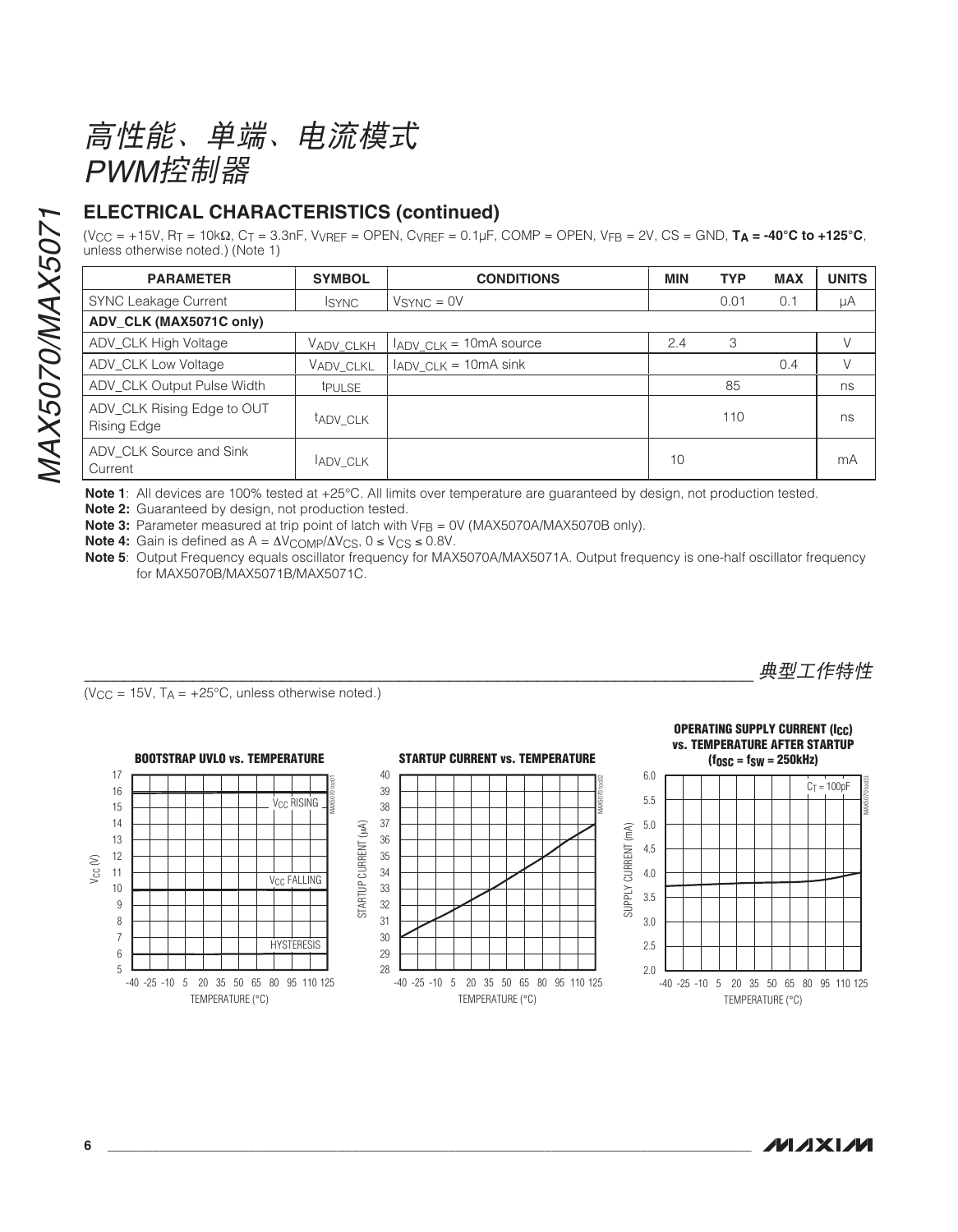典型工作特性(续)

 $(V_{CC} = 15V, T_A = +25°C, unless otherwise noted.)$ 



**MAXIM**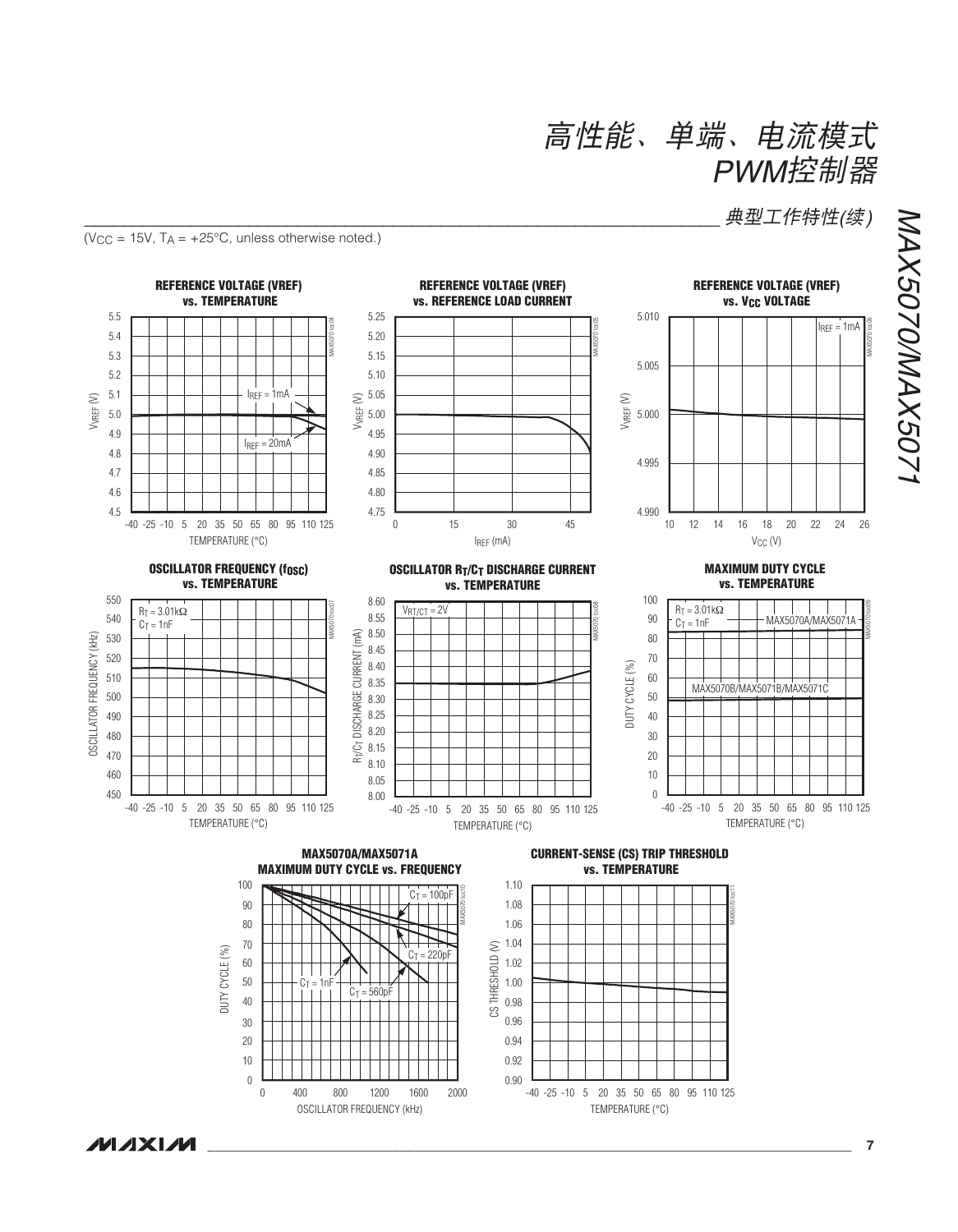高性能、单端、电流模式 PWM控制器

 $(V_{CC} = 15V, T_A = +25°C, unless otherwise noted.)$ 

MAX5070/MAX507



114 MAX5071C 112 110 PROPAGATION DELAY (ns) 108 106 104 102 100 98 96 94 92 90 -40 -25 -10 5 20 35 50 65 80 95 110 125

TEMPERATURE (°C)

#### **ADV\_CLK AND OUT WAVEFORMS**



**OUT IMPEDANCE vs. TEMPERATURE** (RDS\_ON NMOS DRIVER)

典型工作特性(续)



**COMP VOLTAGE LEVEL TO TURN OFF DEVICE vs. TEMPERATURE** 

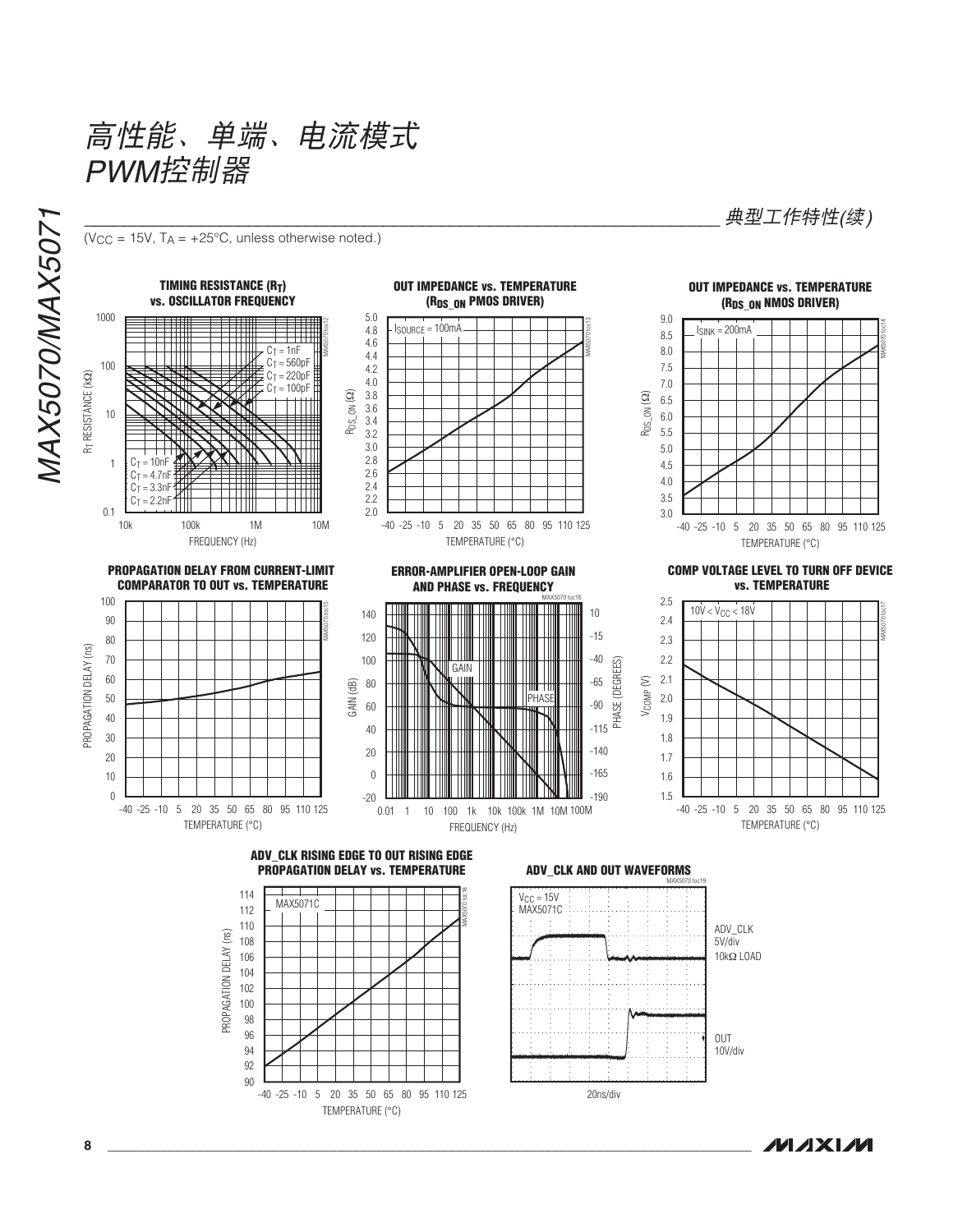典型工作特性(续)

 $(V_{CC} = 15V, T_A = +25°C,$  unless otherwise noted.)



### MAX5070A/MAX5070B

| 引脚 | 名称                    | 功能                                                                                  |
|----|-----------------------|-------------------------------------------------------------------------------------|
|    | COMP                  | 误差放大器输出。COMP可以用于软启动。                                                                |
| 2  | <b>FB</b>             | 误差放大器反相输入。                                                                          |
| 3  | CS                    | PWM比较器和过流保护比较器输入。电流检测信号和正比于误差放大器输出电压的一个信号进行<br>比较。                                  |
| 4  | $R_T/C_T$             | 定时电阻和电容连接端。 $R_T/C_T$ 和VREF之间连接电阻 $R_T$ , $R_T/C_T$ 与GND之间连接电容 $C_T$ , 设置<br>振荡器频率。 |
| 5  | <b>GND</b>            | 电源地。为缩小地环路, 请靠近IC放置Vcc与VREF的旁路电容。                                                   |
| 6  | OUT                   | MOSFET驱动器输出。OUT接至外部n沟道MOSFET的栅极。                                                    |
|    | <b>V<sub>CC</sub></b> | MAX5070电源输入。Vcc到GND间用一只0.1µF的陶瓷电容,或一只0.1µF和一只更高容值陶瓷电容的<br>并联组合对Vcc旁路。               |
| 8  | <b>VREF</b>           | 5V基准输出。VREF到GND间用一只0.1µF的陶瓷电容, 或一只0.1µF和一只更高容值陶瓷电容的<br>并联组合对VREF旁路。                 |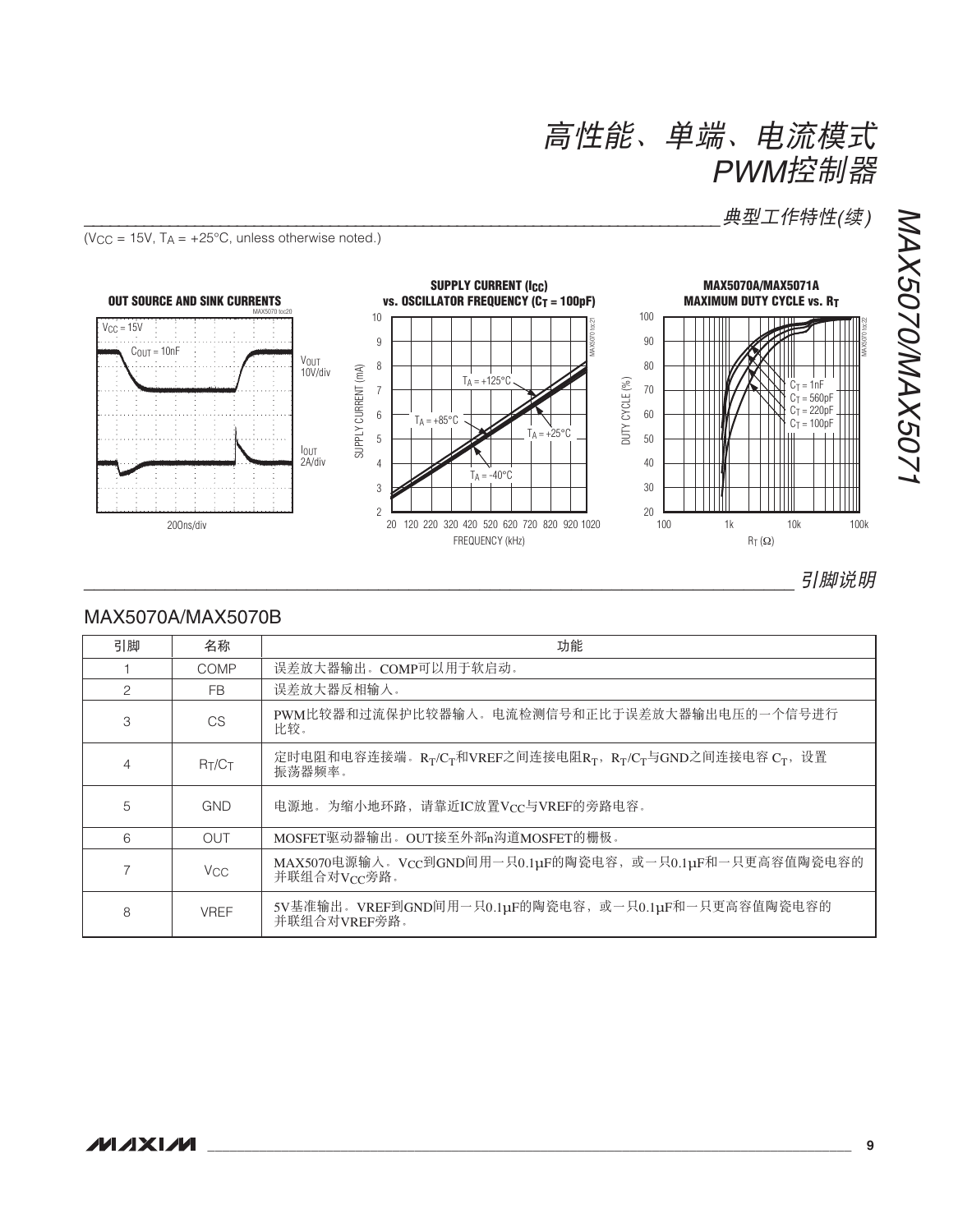MAX5070/MAX5071 MAX5070/MAX5071

## MAX5071A/MAX5071B/MAX5071C

| 引脚<br><b>MAX5071A/</b><br><b>MAX5071C</b><br><b>MAX5071B</b> |   |                       | 功能                                                                                          |  |  |
|--------------------------------------------------------------|---|-----------------------|---------------------------------------------------------------------------------------------|--|--|
|                                                              |   | 名称                    |                                                                                             |  |  |
|                                                              |   | COMP                  | COMP经过电平转换后被连接到PWM比较器的反相输入。利用一只电阻将COMP上拉至<br>VREF, 并在COMP与GND间接一个光电耦合器。                     |  |  |
| $\overline{c}$                                               |   | <b>SYNC</b>           | 双向同步输入。当与其他MAX5071A/MAX5071B同步时, 频率较高的器件同步其他所有<br>器件。                                       |  |  |
|                                                              | 2 | ADV_CLK               | ADV_CLK是一个85ns的时钟脉冲, 领先于OUT上升沿输出(见图4)。利用该脉冲通过<br>脉冲变压器或光电耦合器驱动二次侧同步整流器(见图8)。                |  |  |
| 3                                                            | 3 | CS                    | PWM比较器和过流保护比较器输入。电流检测信号与COMP电压进行比较。                                                         |  |  |
| 4                                                            | 4 | RT/CT                 | 定时电阻和电容连接端。 $R_T/C_T$ 和VREF之间连接电阻 $R_T$ , $R_T/C_T$ 与GND之间连接电容<br>C <sub>T</sub> , 设置振荡器频率。 |  |  |
| 5                                                            | 5 | <b>GND</b>            | 电源地。为缩小地环路,请靠近IC放置VCC与VREF的旁路电容。                                                            |  |  |
| 6                                                            | 6 | <b>OUT</b>            | MOSFET驱动器输出。OUT接至外部n沟道MOSFET的栅极。                                                            |  |  |
| 7                                                            | 7 | <b>V<sub>CC</sub></b> | MAX5071电源输入。Vcc到GND间用一只0.1µF的陶瓷电容, 或一只0.1µF和一只更高容<br>值陶瓷电容的并联组合对Vcc旁路。                      |  |  |
| 8                                                            | 8 | <b>VRFF</b>           | 5V基准输出。VREF到GND间用一只0.1μF的陶瓷电容, 或一只0.1μF和一只更高容值<br>陶瓷电容的并联组合对VREF旁路。                         |  |  |

引脚说明(续)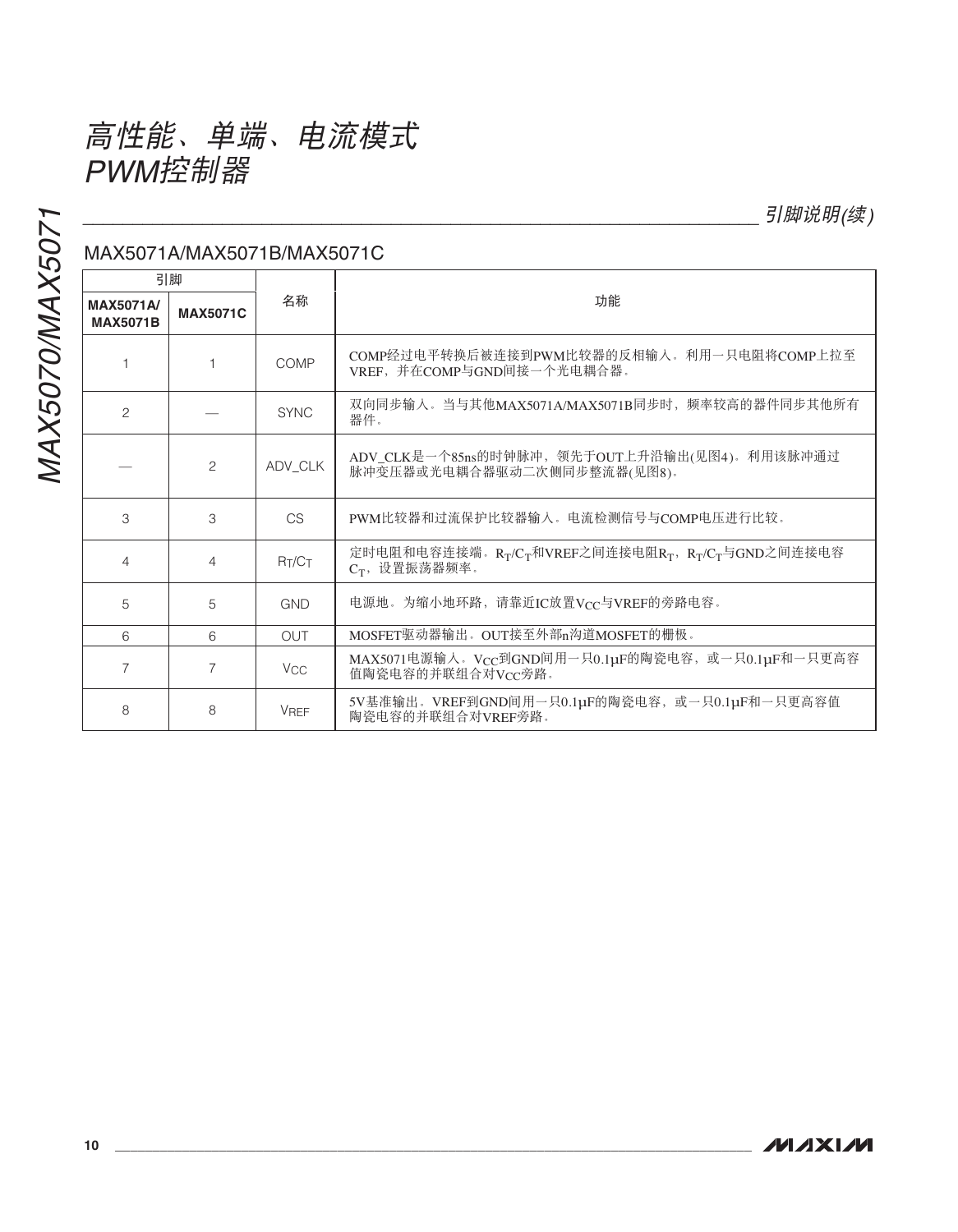高性能、单端、电流模式 PWM控制器



图1. MAX5070A/MAX5070B功能框图

**详细说明** 

MAX5070/MAX5071电流模式PWM控制器专为反激或正 激拓扑的开关电源设计,用于其控制和调整电路的核 心。这些器件结合了一个集成的低侧驱动器、可调振荡 器、误差放大器(仅限 MAX5070A/MAX5070B)、电流 检测放大器、5V基准和外同步功能(仅限 MAX5071A/ MAX5071B)。一个内部的+26.5V限流Vcc钳位电路可防 止启动过程的过压损坏器件。

MAX5070/MAX5071有五个不同的型号:MAX5070A/ MAX5070B为标准型号, 具有反馈输入(FB)和内部误差放

大器; MAX5071A/MAX5071B包含双向同步(SYNC)。可 以使多个MAX5071A/MAX5071B相连并同步至最高频 率; MAX5071C包含一个ADV CLK输出, 该输出比 MAX5071的驱动输出(OUT)超前110ns。图1、图2和 图3分别给出了MAX5070A/MAX5070B、MAX5071A/ MAX5071B和MAX5071C的内部功能框图。MAX5070A/ MAX5071A可以达到100%的最大占空比。MAX5070B/ MAX5071B/MAX5071C被设计成将占空比最大值限制 为50%。

MAX5070/MAX507: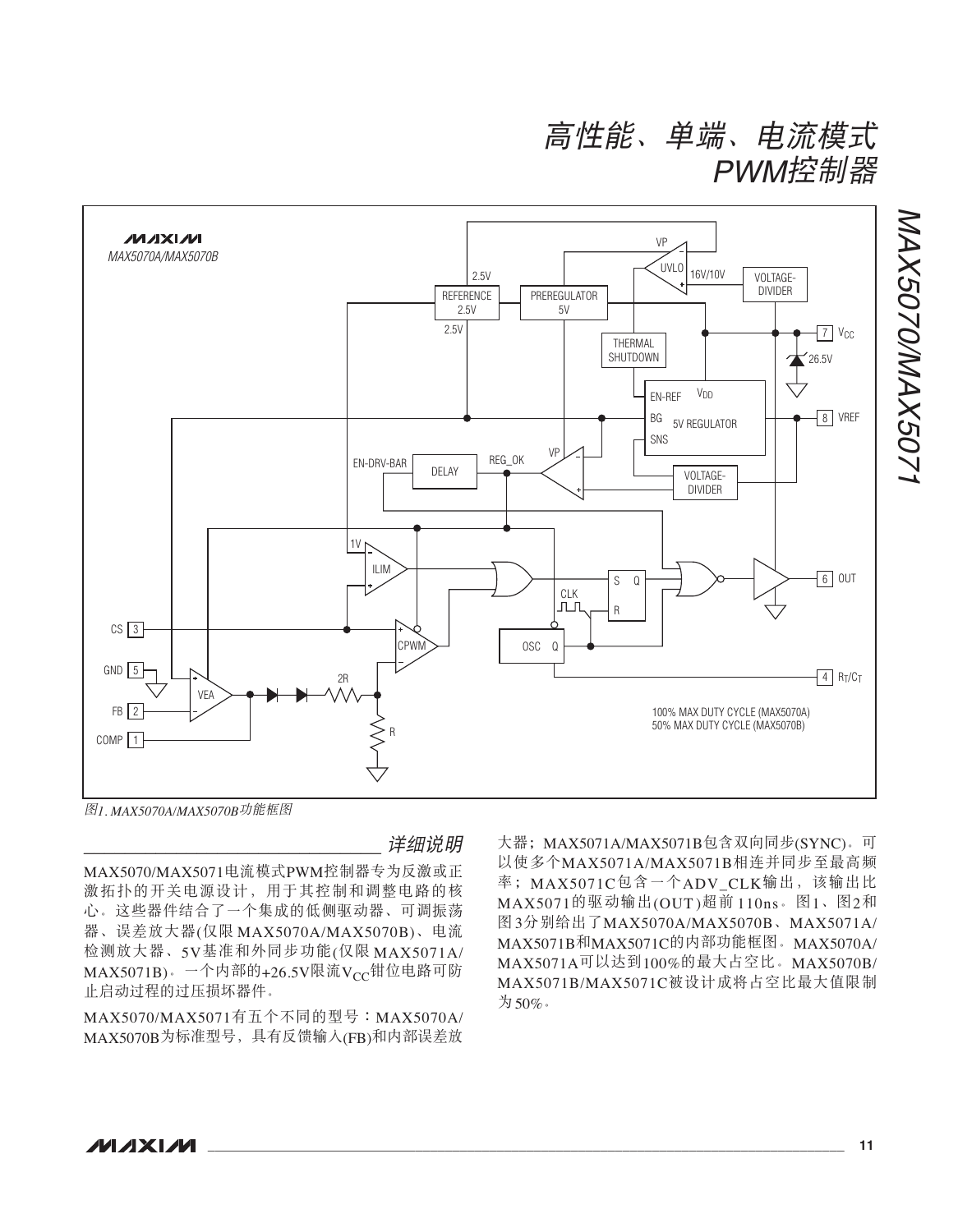

图2. MAX5071A/MAX5071B功能框图

电流模式控制环

电流模式控制相比于电压模式控制有两个优点: 第一, 控 制器具有前馈特性,它能够针对输入电压的变化进行逐 周期调节。第二, 电流模式控制器的稳定性要求简化为一 个单极点系统, 而电压模式控制则是一个双极点系统。

MAX5070/MAX5071采用电流模式控制环, 将误差放大 器输出与电流检测电压(Vcs)进行比较。当电流检测信号 低于PWM比较器的反相输入时, CPWM比较器的输出为 低,开关在每个时钟脉冲期间被打开。当电流检测信号 高于CPWM比较器的反相输入时, CPWM比较器的输出 为高,开关被关闭。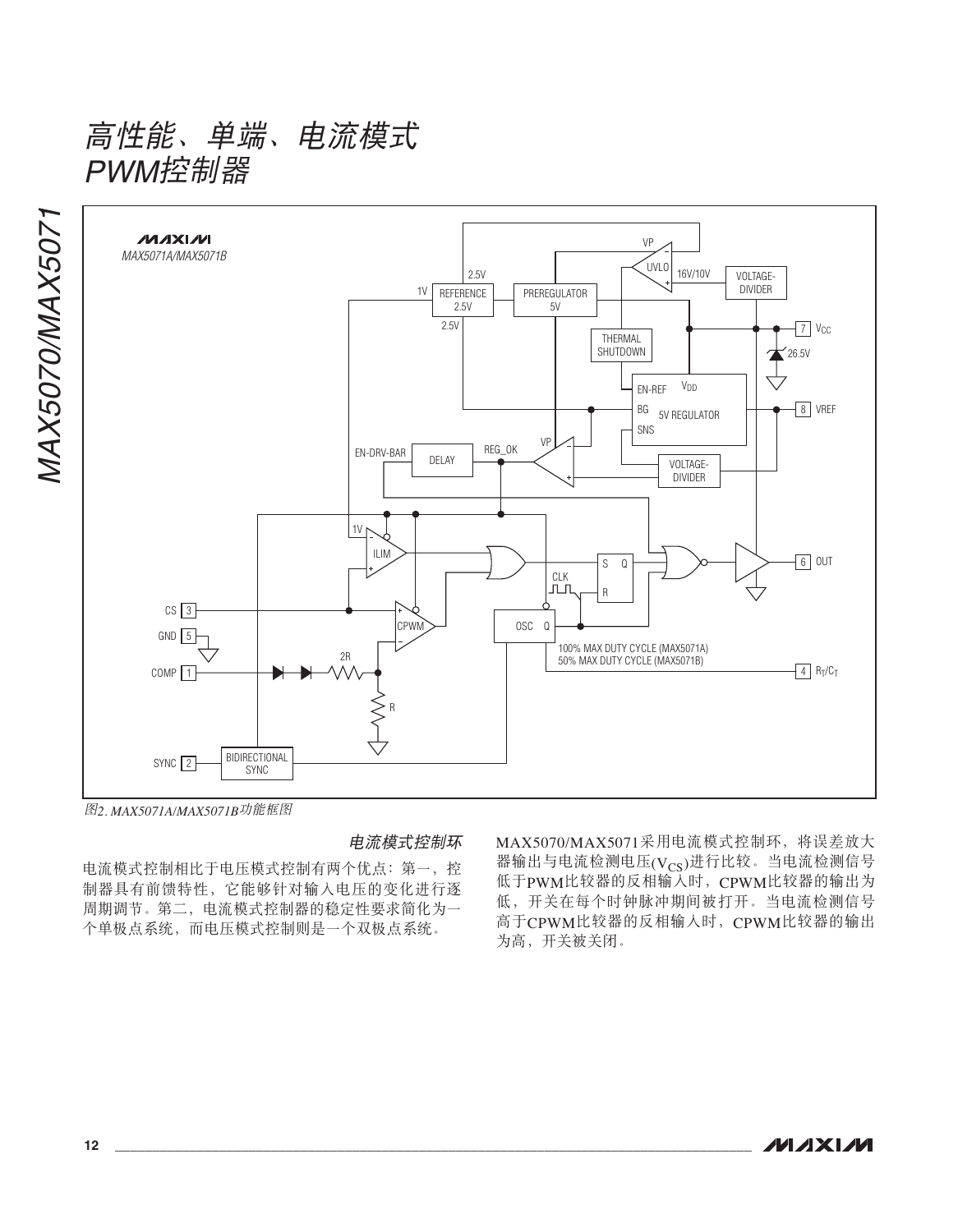高性能、单端、电流模式 PWM控制器



图3. MAX5071C功能框图

V<sub>CC</sub>和启动

在正常运行时, Vcc从变压器的第三绕组获得。然而在启 动时, 变压器没有能量传输, 因此必须在Vcc与输入电源 之间连接一个电阻(见图5至图8中的 $R_{ST}$ 和 $C_{ST}$ )。启动期 间,  $C_{ST}$ 通过 $R_{ST}$ 充电。为将启动电流降低至 $65\mu$ A以下, 5V基准、比较器、误差放大器、振荡器以及驱动电路在 UVLO期间保持关断状态。当V<sub>CC</sub>达到16V欠压锁定阀值 时, 输出驱动器开始工作, 第三绕组将向Vcc供电。Vcc 输入端处内置一个26.5V限流钳位器, 以防止器件在启动 时出现过压。

启动电阻R<sub>ST</sub>必须提供器件的最大启动偏置电流(I<sub>START</sub>, 最大65μA)和C<sub>ST</sub>的充电电流。启动电容C<sub>ST</sub>必须在预期的 时间t<sub>ST</sub>内(例如, 500ms)充电至16V。根据以下因素来选 取启动电容容值:

- 1) 在设定的振荡器频率 $(f_{\rm{OSC}})$ 下IC的工作电流。
- 2) 来自于偏置绕组的偏压从0上升到11V所需的时间。
- 3) MOSFET的总栅极电荷。
- 4) 转换器的工作频率 $(f_{SW})$ 。

MAX5070/MAX5071

MAX5070/MAX5071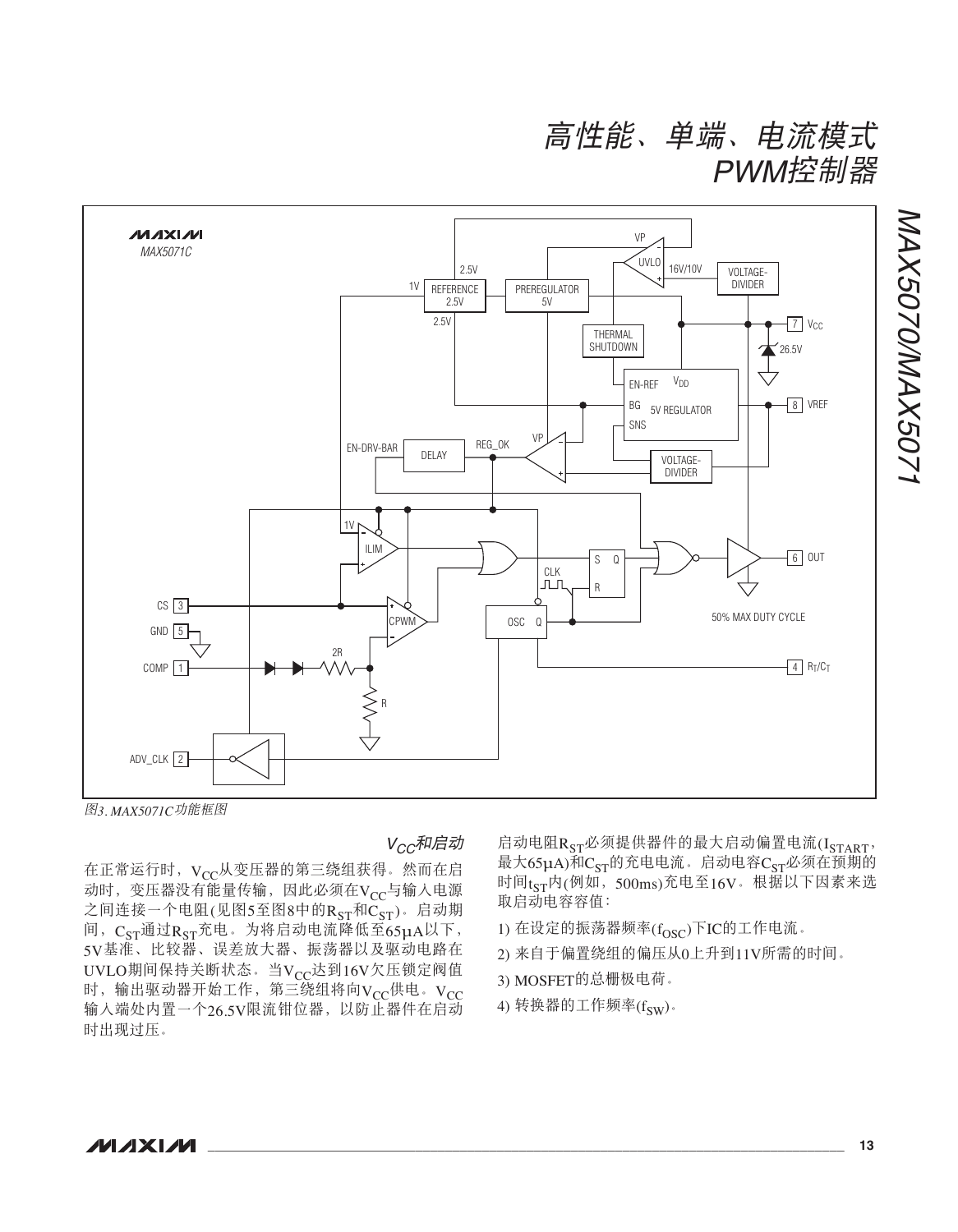高性能、单端、电流模式 PWM控制器

$$
C_{ST} = \frac{\left[ l_{CC} + l_{G} - \left( \frac{V_{INMIN} - 13V}{R_{ST}} \right) \right] (t_{SS})}{V_{H Y ST}}
$$

其中,

#### $IG = QG$  fsw

MAX5070/MAX5071৹ޗযჾ࿒ާੂࣜຑၖو٫൛<sup>ǖ</sup> Icc是MAX5070/MAX5071启动后的最大内部供电电流 (给定 $f_{\rm OSC}$ 下 $I_{\rm IN}$ 的值, 请参见典型工作特性)。 $Q_G$ 是 MOSFET总栅极电荷, fsw是转换器的开关频率, VHYST 是自举UVLO的滞回电压(6V), tss是由外部电路设定的软 启动时间。

根据要求的启动时间 $t_{\text{ST}}$ 和计算出的 $C_{\text{ST}}$ 选择电阻 $R_{\text{ST}}$ 的 阻值。利用以下方程式来计算平均充电电流(Icsr)和启动 电阻 $(R_{ST})$ 。

$$
I_{\text{CST}} = \frac{V_{\text{SUVR}} \times C_{\text{ST}}}{t_{\text{ST}}}
$$

$$
R_{ST} \leq \frac{\left(V_{INMIN} - \frac{V_{SUVR}}{2}\right)}{I_{CST} + I_{START}}
$$

其中, VINMIN是特定应用的最低输入电源电压(电信应用 为36V),V<sub>SUVR</sub>是自举UVLO唤醒电平(16V),I<sub>START</sub>是 启动时VIN的供电电流(最大为65µA)。如果允许启动时间 更长,则选择一个比已计算出的RsT更大的阻抗值,以减  $\Lambda$ 在 $R_{ST}$ 上的能量损耗。

以上启动方式适用于第三绕组与输出绕组具有相同相位 的电路。这样在任意给定时刻, 第三绕组电压与输出电 压成正比,并与输出电压经过一个同样的软启动过程。 C<sub>ST</sub>从16V到10V的最小放电时间必须大于软启动时间  $(t_{SS})$ 

#### 欠压锁定(UVLO)

MAX5070/MAX5071的最小开启电压为16V。一旦V<sub>CC</sub> 达到16V, 基准电路开始上电。最小开启电压到UVLO 阀值之间有6V的滞回。一旦 $V_{CC}$ 达到16V, MAX5070/  $MAX5071$ 将可以在低至 $10V$ 的 $V_{CC}$ 电压下工作。一旦 V<sub>CC</sub>降低到10V以下, 器件进入UVLO状态。在UVLO 状态下,  $V_{CC}$ 的静态输入电流降回至37µA (典型值), OUT和VREF被拉低。

#### MOSFET驱动器

OUT驱动一个外部的n沟道MOSFET, 输出电压在GND和 Vcc间摆动。应确保Vcc低于外部MOSFET的最大额定 VGS值。OUT为推挽输出, 其中的PMOS典型的导通电阻 为3.5Ω, NMOS典型的导通电阻为4.5Ω。通常, 驱动器 可以输出2A电流和吸收1A电流。这样可以使MAX5070/ MAX5071快速开关高栅极电荷的MOSFET。

 $V_{CC}$ 到GND间接一只或更多的 $0.1\mu$ F陶瓷电容进行旁路, 尽可能靠近MAX5070/MAX5071放置。驱动外部MOSFET 的平均输出电流取决于栅极总电荷(QG)和转换器的工作 频率。MAX5070/MAX5071的功耗为平均输出驱动电流 (I<sub>DRIVE</sub>)的函数。根据以下公式来计算由I<sub>DRIVE</sub>引起的器 件功耗:

#### $I$ DRIVE =  $QG \times fSW$

 $PD = (IDRIVE + ICC) \times VCC$ 

其中, Icc为工作电流。给定工作频率下的工作电流参见 典型工作特性。

#### 误差放大器(MAX5070A/MAX5070B)

MAX5070内部集成了一个误差放大器。其反相输入为 FB, 正相输入已内接至2.5V基准。内置误差放大器适用 于非隔离型转换器的设计(见图6), 或利用偏置绕组进行 一次侧调整的隔离型设计(见图5)。在非隔离电源设计 中, 输出电压为:

$$
V_{\text{OUT}} = \left(1 + \frac{\text{R1}}{\text{R2}}\right) \times 2.5 \text{V}
$$

其中, R1和R2如图6所示。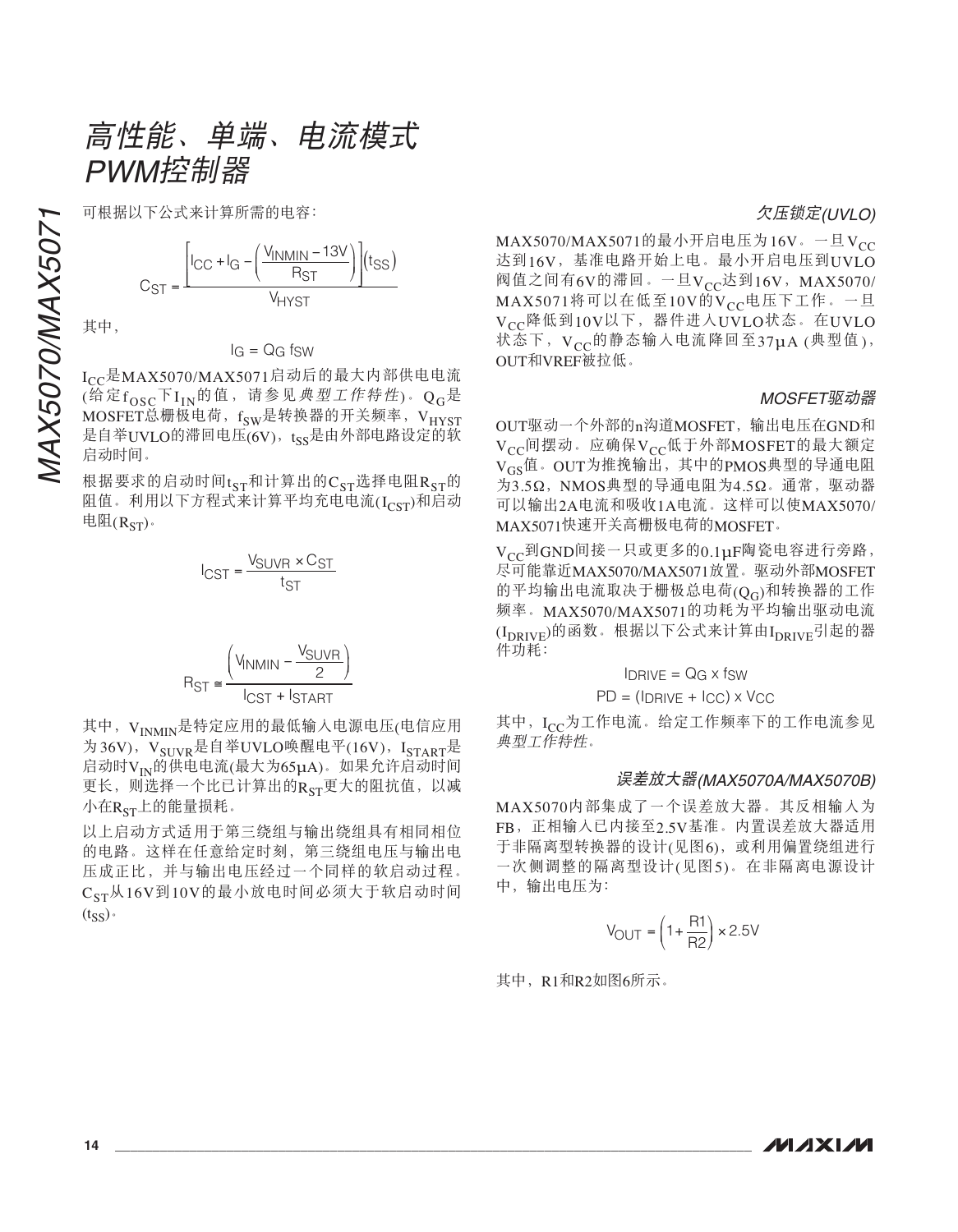#### MAX5071A/MAX5071B/MAX5071C 反馈

MAX5071A/MAX5071B/MAX5071C设计用于具有外部误 差放大器的非隔离转换器, 或者具有光电耦合器和误差 放大器的隔离转换器。COMP输入经过电平转换后被连接 到PWM比较器(CPWM)的反相端。在非隔离设计中将 COMP引脚与外部误差放大器的输出相连。对于隔离式设 计, 在外部将COMP上拉到不低于5V的电源(或VREF), 并按照图7和图8所示连接光耦合器晶体管。COMP可用 于软启动, 也可用于关断。不同温度下COMP的关断电 压参见典型工作特性。如果COMP外部电压的最大值低 于4.9V,则PWM限流阀值会降至1V以下。根据以下公式 来计算保证初级峰值电流(Ipp)所需的最小COMP电压  $(V_{\text{COMP}})$ :

 $V_{COMP} = (3 \times IP - P \times R_{CS}) + 1.95V$ 

其中, Rcs为电流检测电阻。

#### 振荡器

振荡器的频率由 $R_T/C_T$ 外加的电容和电阻进行调节(请参见  $\#$ 型应用电路中 $R_T$ 和 $C_T$ )。在 $R_T/C_T$ 和5V基准(VREF)间连 接 $R_T$ , 在 $R_T/C_T$ 和GND间连接 $C_T$ . VREF通过 $R_T$ 对 $C_T$ 充 电, 直至其电压升至2.8V。然后 $C_T$ 通过内部吸收8.3mA 电流来放电, 直至其电压降至1.1V, 接着CT又可以通RT 再次充电。振荡器周期为CT充电和放电时间的总和。根 据以下公式来计算充电时间:

$$
t_C = 0.57 \times R_T \times C_T
$$

放电时间为:

$$
t_{D} = \frac{R_{T} \times C_{T} \times 10^{3}}{4.88 \times R_{T} - 1.8 \times 10^{3}}
$$

干是可求得振荡器频率为:

$$
f_{\text{OSC}} = \frac{1}{t_{\text{C}} + t_{\text{D}}}
$$

对于MAX5070A/MAX5071A, 转换器输出开关频率(fsw) 与振荡器频率(f<sub>OSC</sub>)相同。对于MAX5070B/MAX5071B/ MAX5071C, 输出开关频率为振荡器频率的1/2。

$$
f_{\rm{max}}
$$

基准输出

### 电流限制

 $MAX5070/MAX5071$ 集成了一个快速限流比较器, 可在 过载或故障情况下中止开通周期。连接在MOSFET源极 和GND间的电流检测电阻(Rcs)设定电流门限。CS输入具 有1V的触发电平(Vcs)。根据以下公式来计算Rcs:

VREF是一个5V基准输出,可以提供20mA电流。在VREF

和GND间接一只0.1µF旁路电容。

$$
R_{CS} = \frac{V_{CS}}{I_{P-P}}
$$

Ip\_p为流经MOSFET的初级峰值电流。当该电流形成的 电压(流经电流检测电阻而形成)大于电流比较器阀值, MOSFET驱动器(OUT)将在60ns内关闭开关。大多数情况 下,需要一个小RC滤波器以滤除检测波形上的前沿毛 刺。设置RC滤波器的时间常数为50ns。利用电流互感器 可限制电流检测电阻上的损耗,以获得更高的效率,尤 其是在低电压输入应用中。

#### ༀԧ(MAX5071A/MAX5071B)

#### SYNC

SYNC为一个双向输入/输出引脚,可以输出同步脉冲, 也 可以接收其他MAX5071A/MAX5071B的同步脉冲(见图7 和图9)。作为输出时, SYNC为一个由内部振荡器驱动的 p沟道MOSFET的漏极开路输出, 需外接一个500Ω至5kΩ 的下拉电阻 $(R_{\text{cynC}})$ 。作为输入时, SYNC接收来自于其 他MAX5071A/MAX5071B的输出脉冲。

将多个MAX5071A/MAX5071B的SYNC引脚连接在一起, 可使它们同步。所有连接在一起的器件将会与工作在最 高频率的器件同步。SYNC上升沿将会比OUT上升沿超前 约一个振荡器的放电时间(tp) (见振荡器一节)。SYNC输 出脉冲的宽度等于通过 $R_{SYNC}$ 为SYNC引脚上的离散电容 放电的时间与 $C_T$ 的放电时间 $t_D$ 之和。调节 $R_T/C_T$ , 使最小 放电时间 $t_D$ 为 $200$ ns。

MAX5070/MAX5071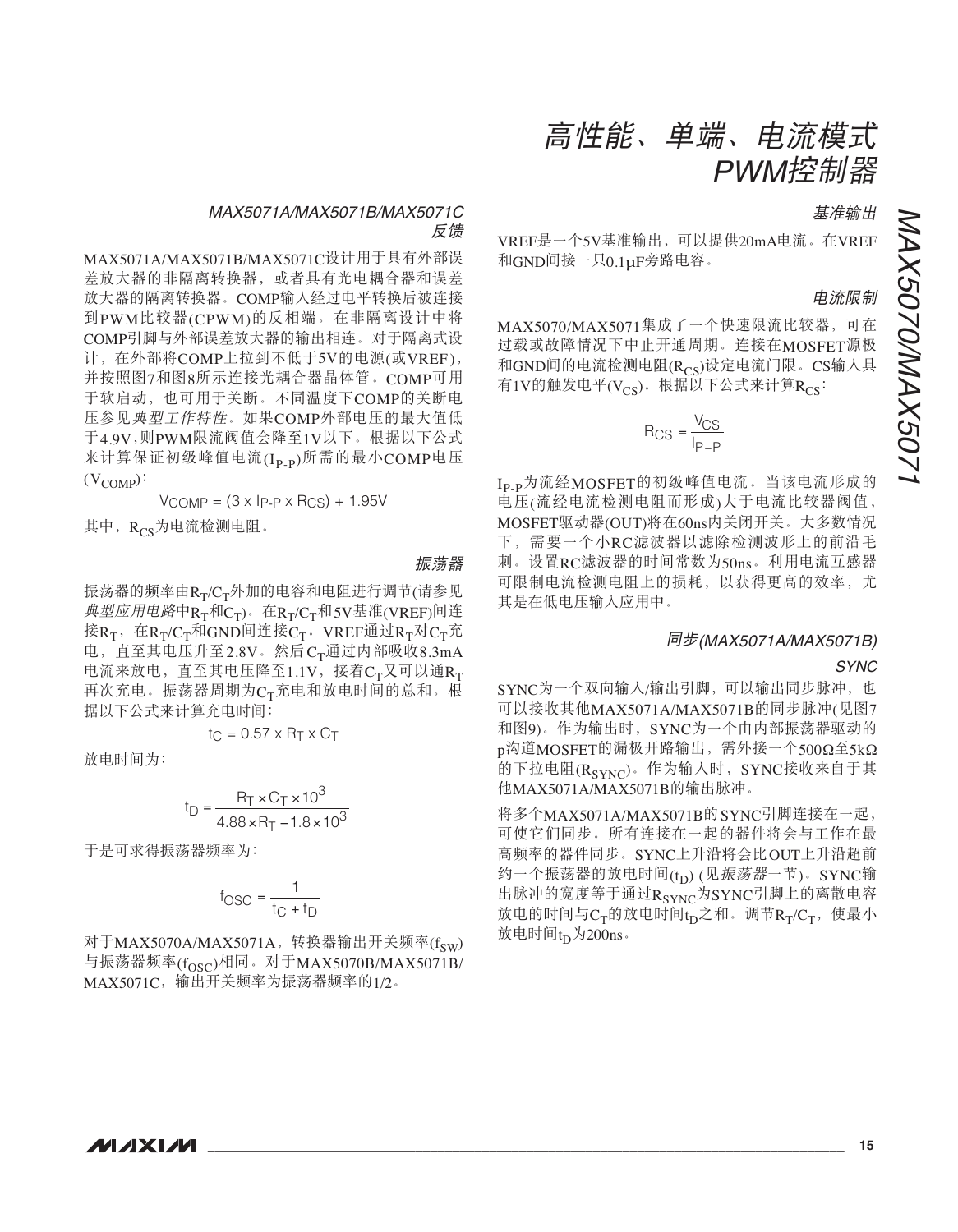

高性能、单端、电流模式

༐*4. ADV\_CLK*

#### 超前时钟输出(ADV\_CLK) (MAX5071C)

ADV\_CLK为超前脉冲输出, 用于在MAX5071C电路中方 便地实现二次侧同步整流。ADV\_CLK脉冲宽度为85ns (典型值), 其上升沿比OUT上升沿超前110ns。在二次侧 出现电压前, 利用该超前脉冲来关闭二次侧同步整流器 MOSFET (OS) (见图8)。提前关闭二次侧同步MOSFET可 以避免在正激转换器中二次侧被短路。ADV CLK脉冲可 以通过脉冲变压器或高速光耦合器传递至二次侧。85ns的 脉宽, 3V的驱动电压(10mA源出), 显著降低了对于脉冲 变压器的伏秒积要求、而超前的脉冲也降低了对于高速 光耦的要求。

#### 热关断

典型应用电路

当MAX5070/MAX5071芯片的温度超过+150°C时, 热关 断电路将会关断5V基准电路,并将OUT拉低。

#### $V_{\text{IN}}$  O |+ **R<sub>ST</sub>** O V<sub>OUT</sub> 1 COMP 8 R1 MP VREF<br>**/v1***x***1x1/v1** 2 7 FB *MAX5070A* v<sub>cc</sub> MAX5070B 3 6 R2 OUT CS N RT 4 5 GND R<sub>T</sub>/C<sub>T</sub> C<sub>1</sub> RCS

图5. MAX5070A/MAX5070B典型应用电路(一次侧调整的隔离反激)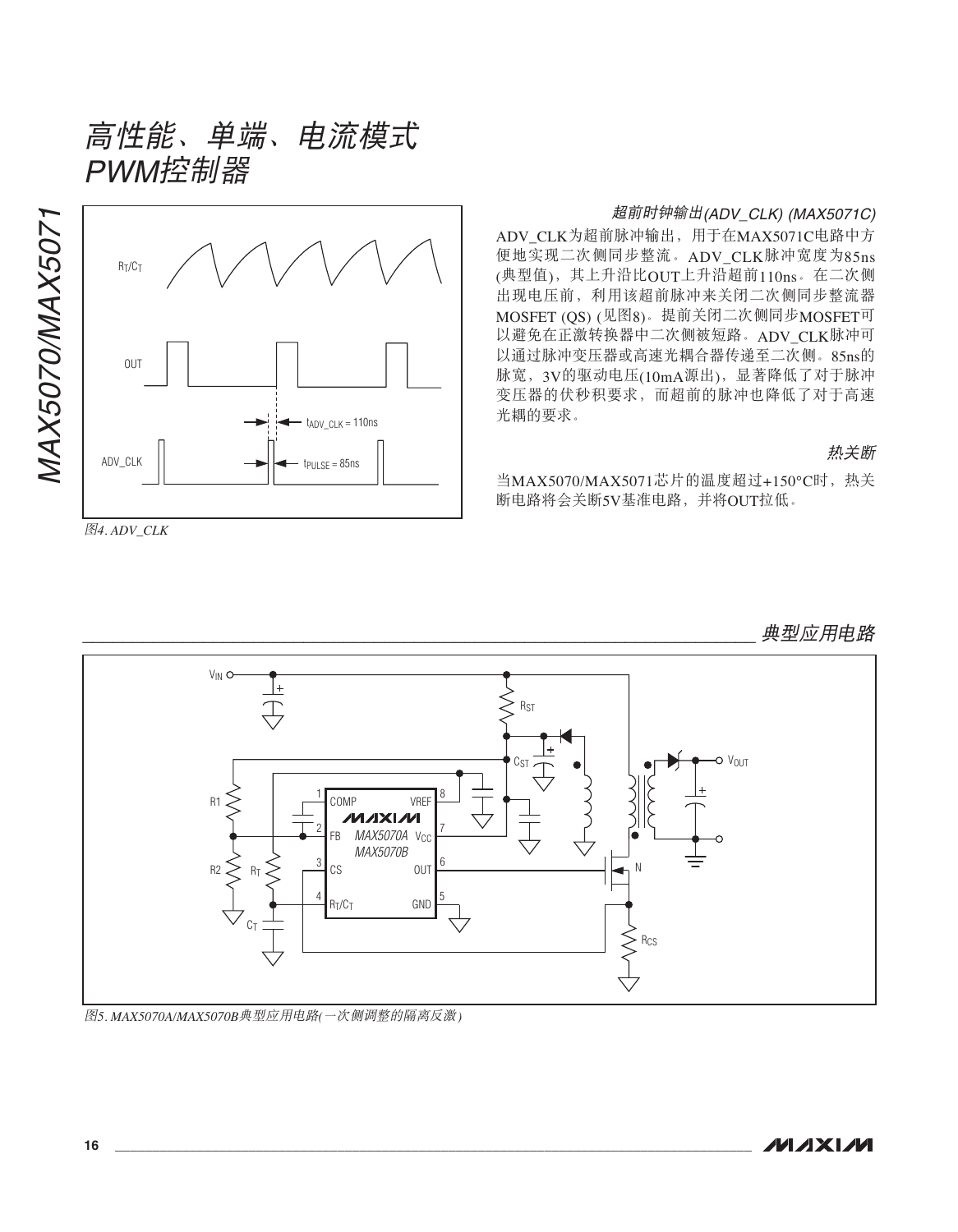典型应用电路(续)

MAX5070/MAX5071



图6. MAX5070A/MAX5070B典型应用电路(非隔离反激)



图7. MAX5071A/MAX5071B典型应用电路(隔离反激)

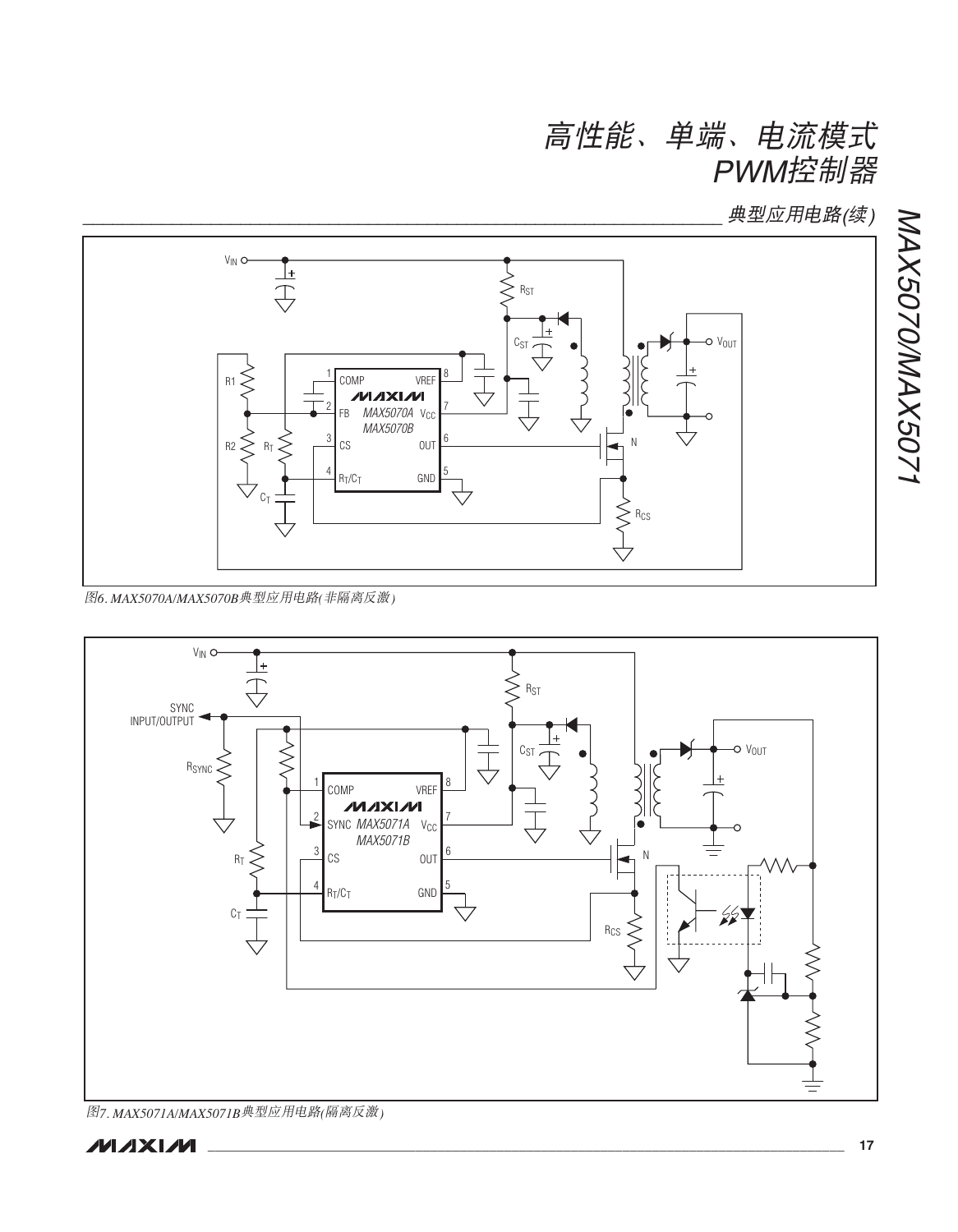高性能、单端、电流模式 PWM控制器

MAX5070/MAX5071 V<sub>D</sub> VIN **VOUT** 上手 R<sub>ST</sub>  $\sum_{\alpha s}^N$  $c_{ST} \underline{\frac{1}{\frac{1}{1}}}\end{bmatrix}$  $\widetilde{\zeta}$  $\left\{ \begin{array}{c} 1 \\ 2 \end{array} \right\}$ N  $\overline{\bigtriangledown}$  $V_D$  $\overline{AB}$  $V_{\text{CC}}$ 寺  $\lessgtr$ **OUT**  $\sf N$ VREF d. 士 **MAXIM**  $\lessgtr$ MAX5071C  $R_T/C_T$ 6 CS  $\lessgtr$  $C_T \frac{1}{\frac{1}{\sqrt{1-\frac{1}{2}}}}$  $MAXIM$ COMP ADV\_CLK GND  $\overline{\pm}$  $=$ 0.5V/µs PULSE TRANSFORMER

典型应用电路(续)

图8. MAX5071C典型应用电路(带二次侧同步整流的隔离正激)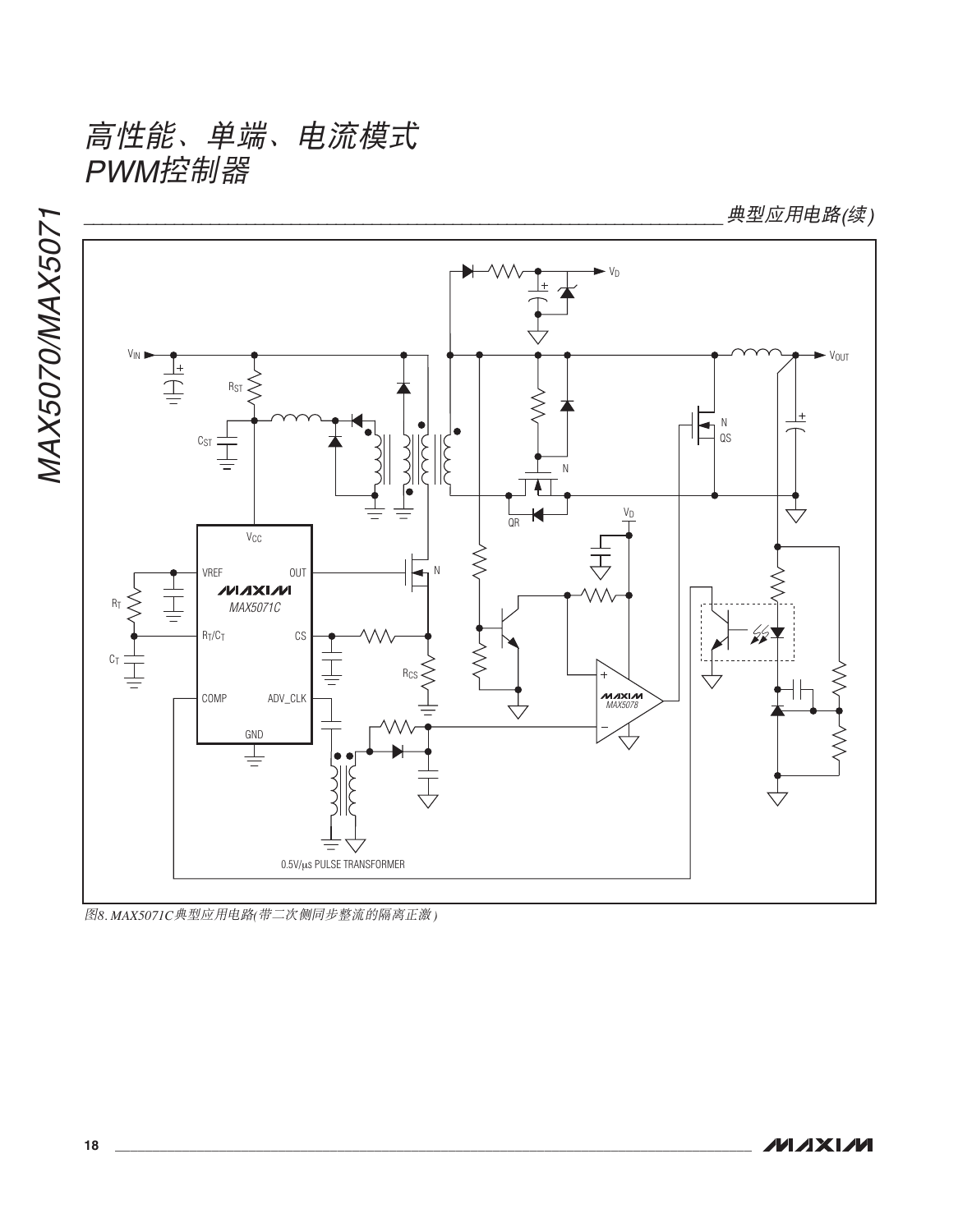高性能、单端、电流模式 PWM控制器



图9. 同步多个MAX5071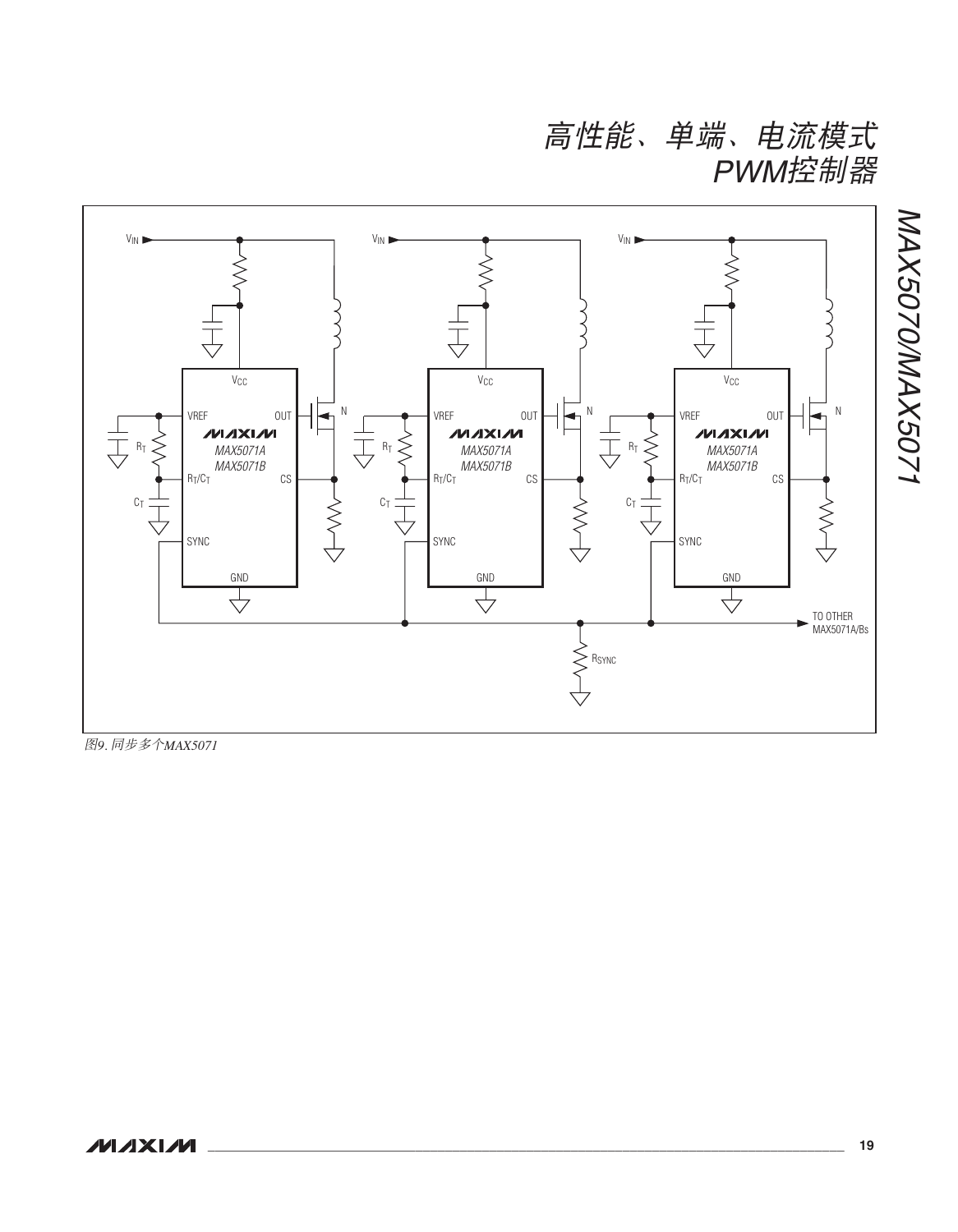

### 选型指南

| <b>PART</b> | <b>FEEDBACK/</b><br><b>ADVANCED CLOCK</b> | <b>MAXIMUM DUTY</b><br>CYCLE (%) | <b>PIN-PACKAGE</b> | <b>PIN COMPATIBLE</b> |
|-------------|-------------------------------------------|----------------------------------|--------------------|-----------------------|
| MAX5070AASA | Feedback                                  | 100                              | 8 SO               | UC2842/UCC2842        |
| MAX5070AAUA | Feedback                                  | 100                              | 8 µMAX             | UC2842/UCC2842        |
| MAX5070BASA | Feedback                                  | 50                               | 8 SO               | UC2844/UCC2844        |
| MAX5070BAUA | Feedback                                  | 50                               | 8 µMAX             | UC2844/UCC2844        |
| MAX5071AASA | Sync.                                     | 100                              | 8 SO               |                       |
| MAX5071AAUA | Sync.                                     | 100                              | 8 µMAX             |                       |
| MAX5071BASA | Sync.                                     | 50                               | 8 SO               |                       |
| MAX5071BAUA | Sync.                                     | 50                               | 8 µMAX             |                       |
| MAX5071CASA | ADV CLK                                   | 50                               | 8 SO               |                       |
| MAX5071CAUA | ADV CLK                                   | 50                               | 8 µMAX             |                       |

引脚配置(续)



定购信息(续)

| <b>PART</b> | <b>TEMP RANGE</b>                     | <b>PIN-PACKAGE</b> |
|-------------|---------------------------------------|--------------------|
| MAX5071AASA | -40 $^{\circ}$ C to +125 $^{\circ}$ C | 8 SO               |
| MAX5071AAUA | $-40^{\circ}$ C to $+125^{\circ}$ C   | 8 µMAX             |
| MAX5071BASA | $-40^{\circ}$ C to $+125^{\circ}$ C   | 8 SO               |
| MAX5071BAUA | $-40^{\circ}$ C to $+125^{\circ}$ C   | 8 µMAX             |
| MAX5071CASA | $-40^{\circ}$ C to $+125^{\circ}$ C   | 8 SO               |
| MAX5071CAUA | $-40^{\circ}$ C to $+125^{\circ}$ C   | 8 µMAX             |

定购时请在型号的最后添加+符号,以表示无铅封装。

芯片信息

TRANSISTOR COUNT: 1987 PROCESS: BICMOS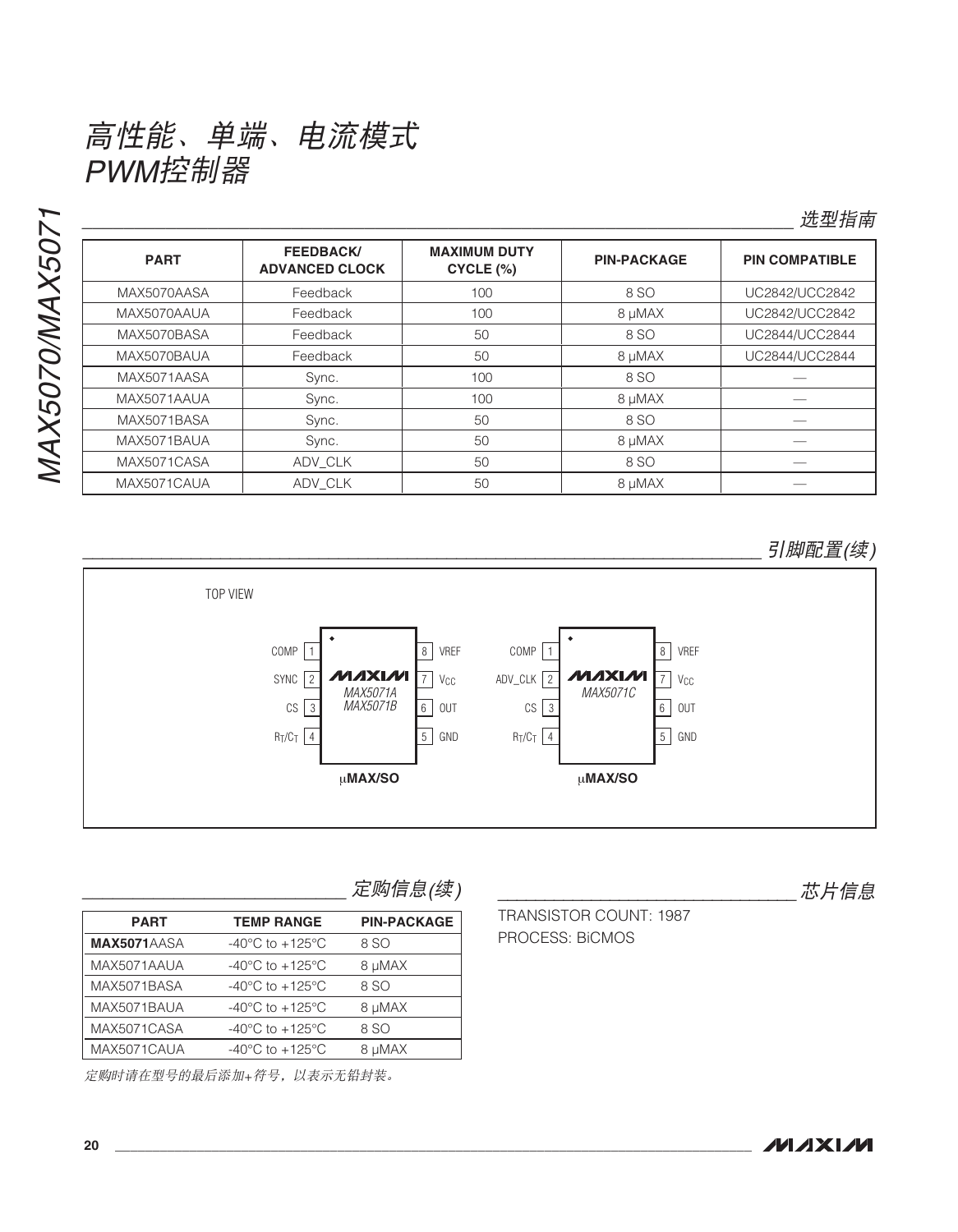

封装信息

(本数据资料提供的封装图可能不是最近的规格,如需最近的封装外形信息,请查询 www.maxim-ic.com.cn/packaqes。)